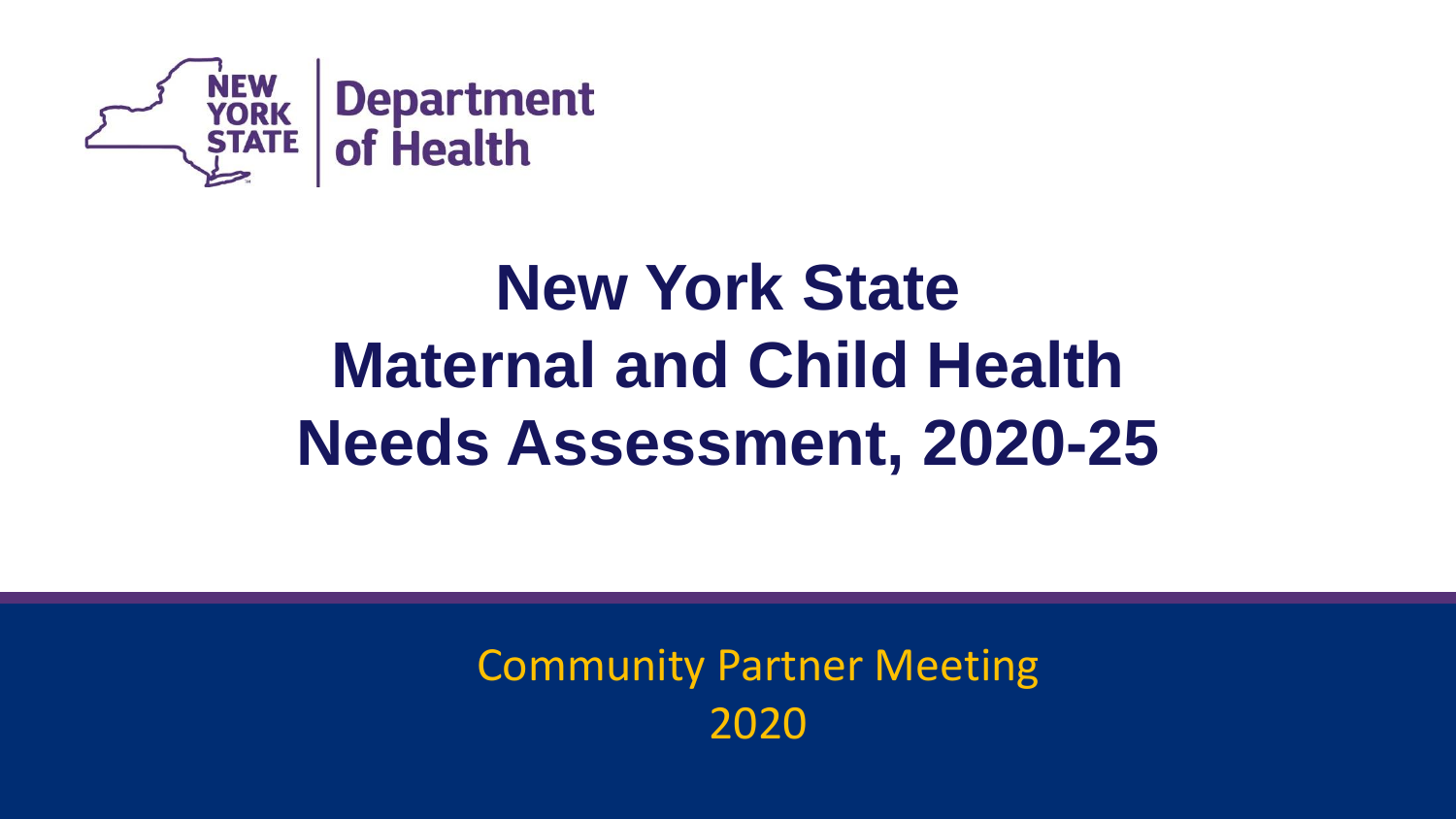# **Welcome to our Community Partners**

- Maternal Infant Community Health Collaboratives
- Maternal Infant Early Childhood Home Visiting programs
- School Based Health Centers
- Family Planning Providers
- Local Health Departments
- Adolescent Pregnancy Prevention Partners
- Healthy Start
- Perinatal Health Providers
- Perinatal Mood Disorder partners
- Early Care and Learning Partners
- SUNY Partners

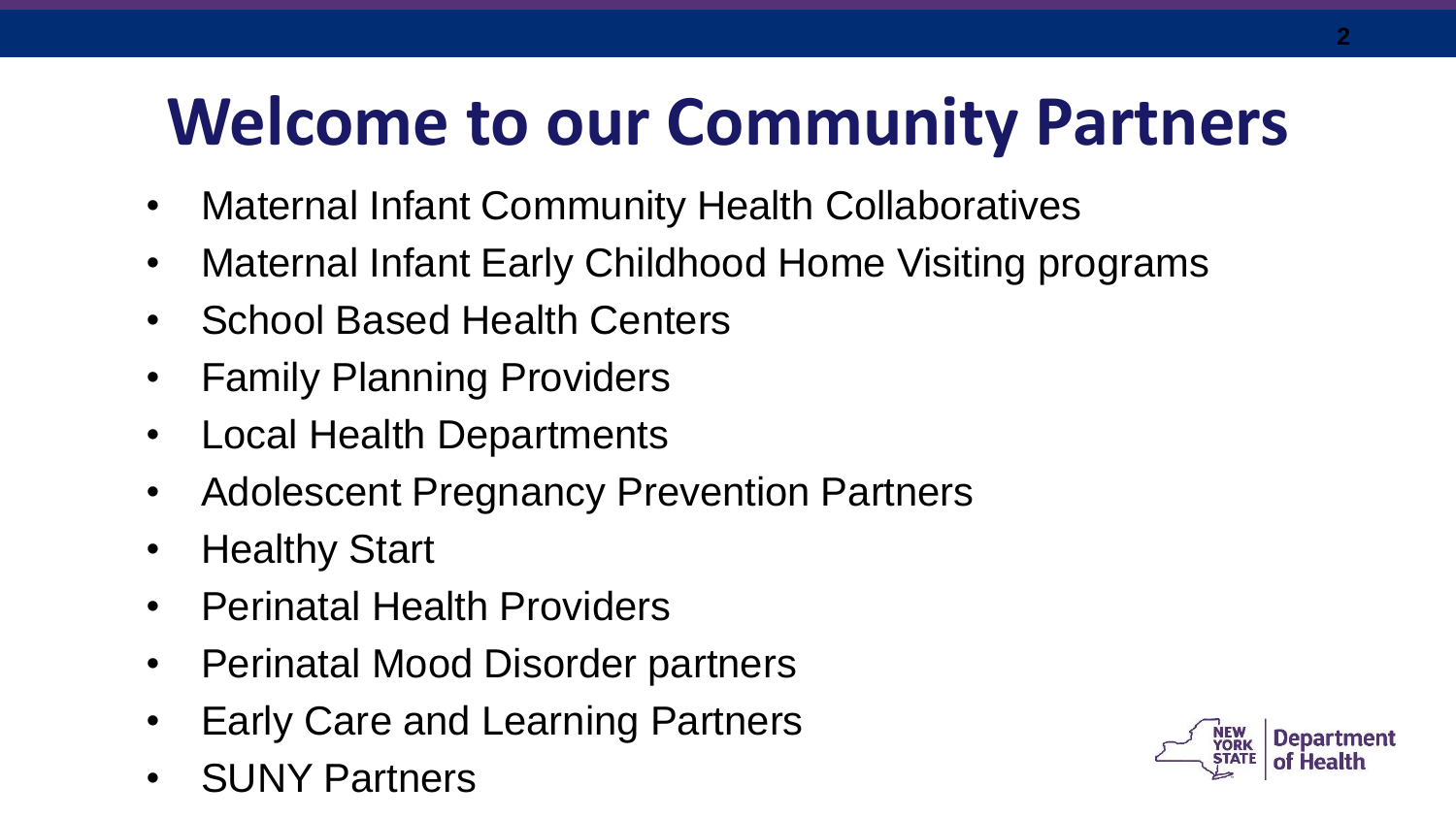# **Background Information**

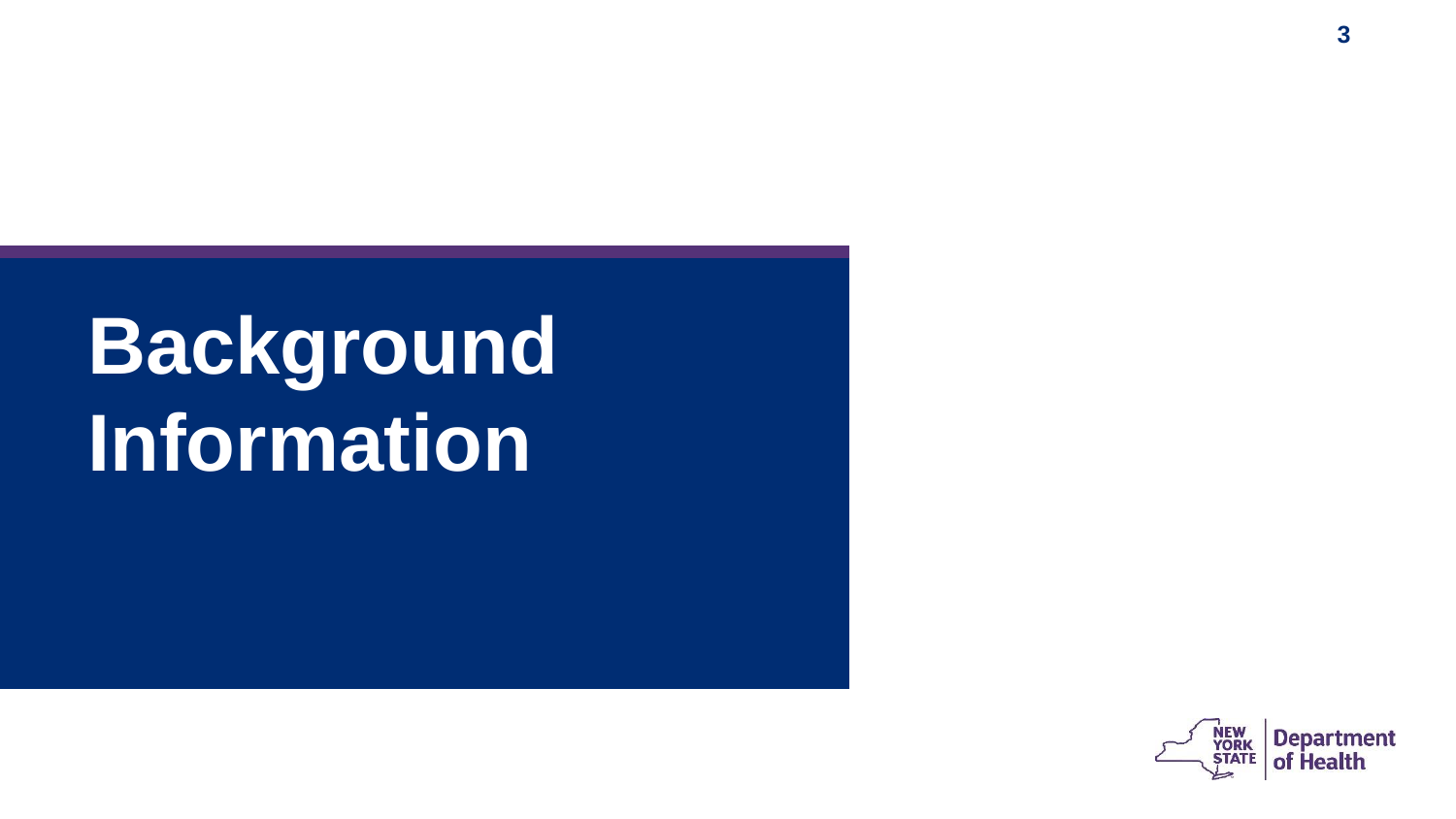# **Maternal and Child Health Services Block Grant (Title V)**

- Federal funding to support state/jurisdiction efforts to extend and improve health services for mothers and children
- New York State receives ~\$38 million per year in core federal funding for MCH services
	- Requires 4:3 funding match
- At least 30% of Title V funds must be spent on preventive and primary care services for children
- At least 30% must be spent on services for children with special health care needs

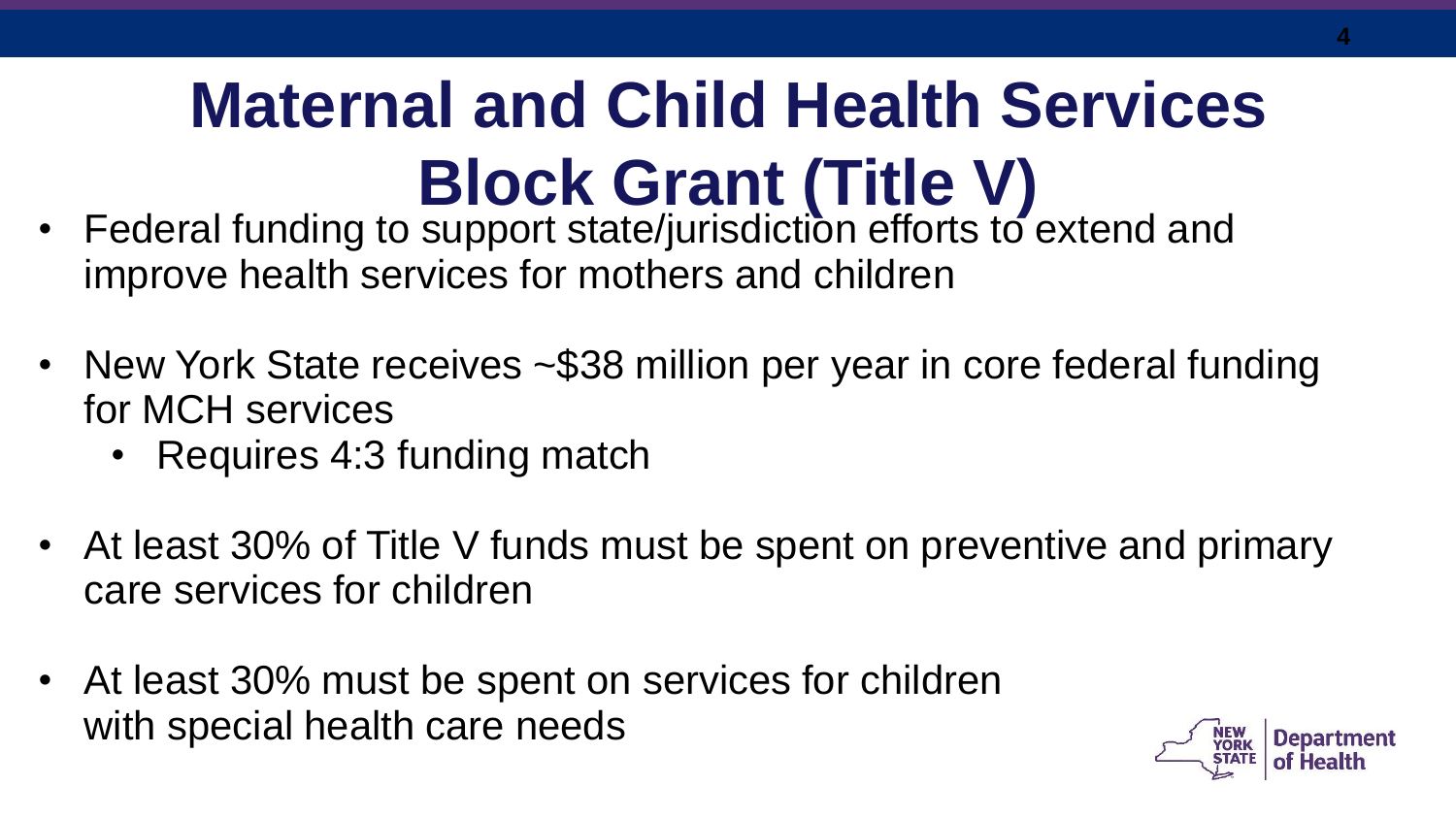# **Maternal, Infant, and Early Childhood Home Visiting (MIECHV) Program**

- Federal funding to support evidence-based home visiting services to expectant parents and parents of children up to school age living in at risk communities
- New York State receives ~\$8 million per year in federal funding for MIECHV
	- \$4 million allocated to Office of Children and Family Services (OCFS)
	- Requires state match: DOH funds \$3 million annually
	- OCFS funds \$23 million annually
- Last MIECHV Statewide Needs Assessment completed in 2010
- Submission of MIECHV Needs Assessment by Oct 1 was a condition of continued Title V and MIECHV funding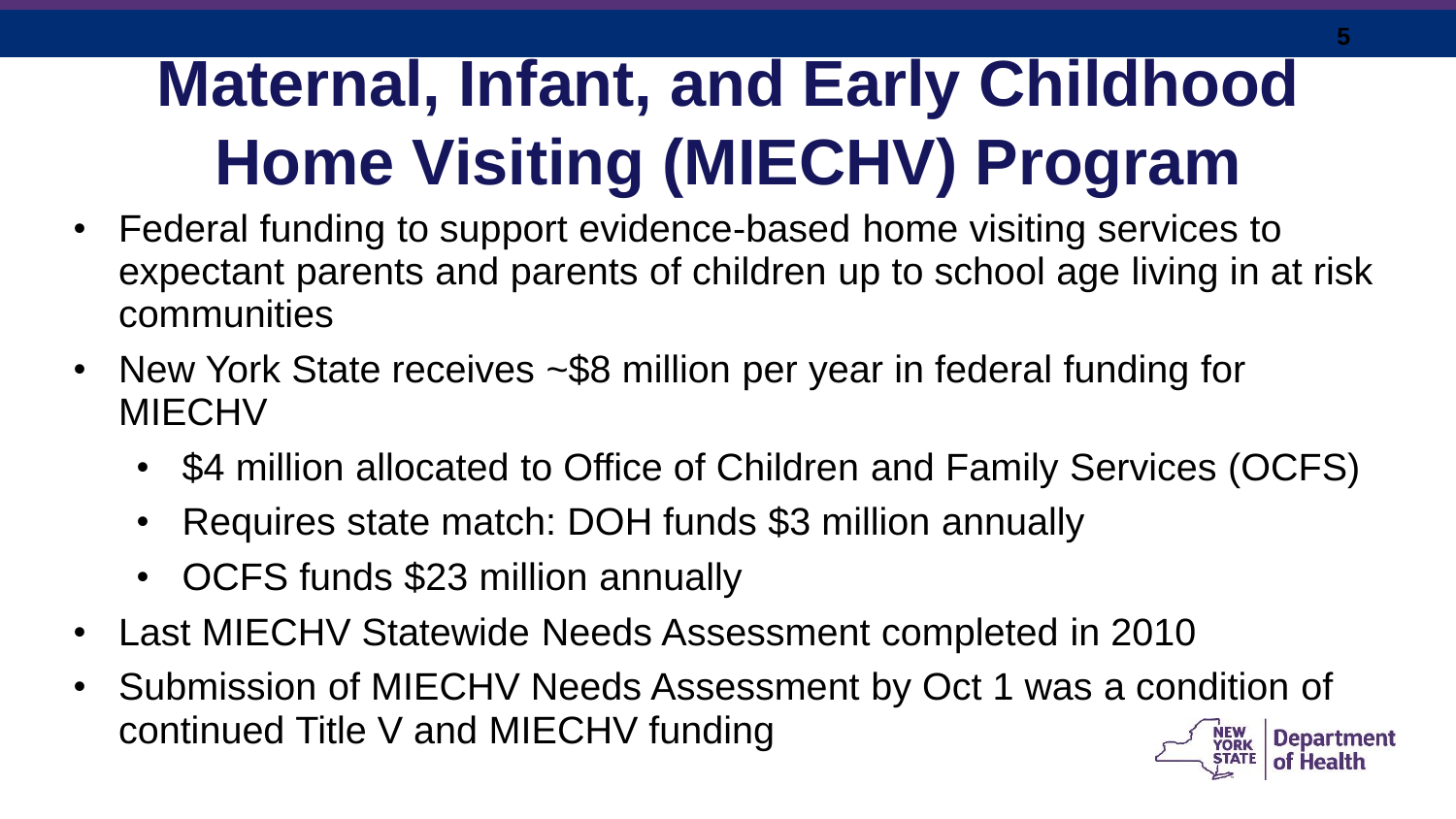# **Today's Goals**

• Share feedback listening sessions

• Center the Community Voice

• Work together to create feedback loops

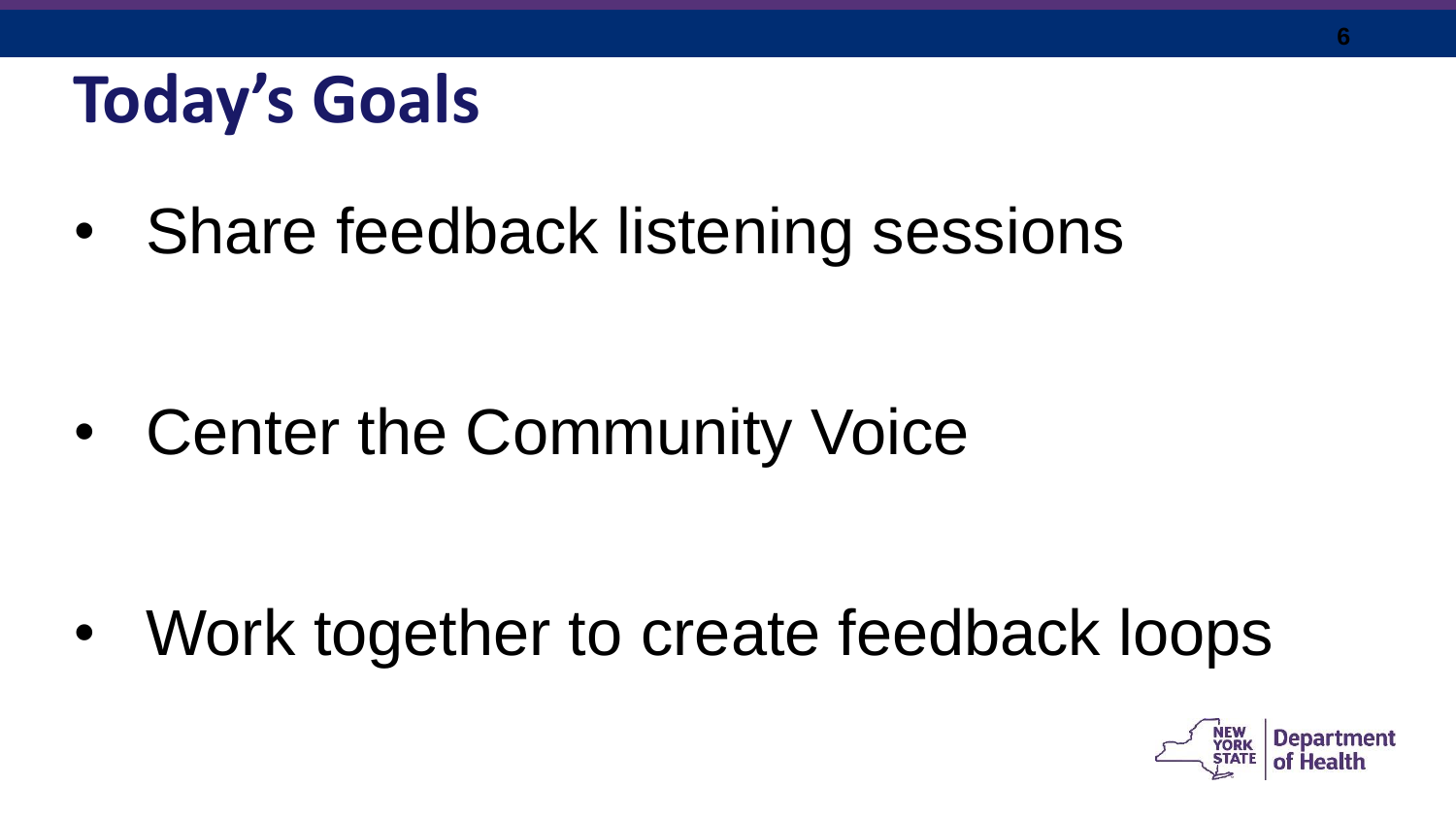# **Needs Assessment Frameworks**



**7**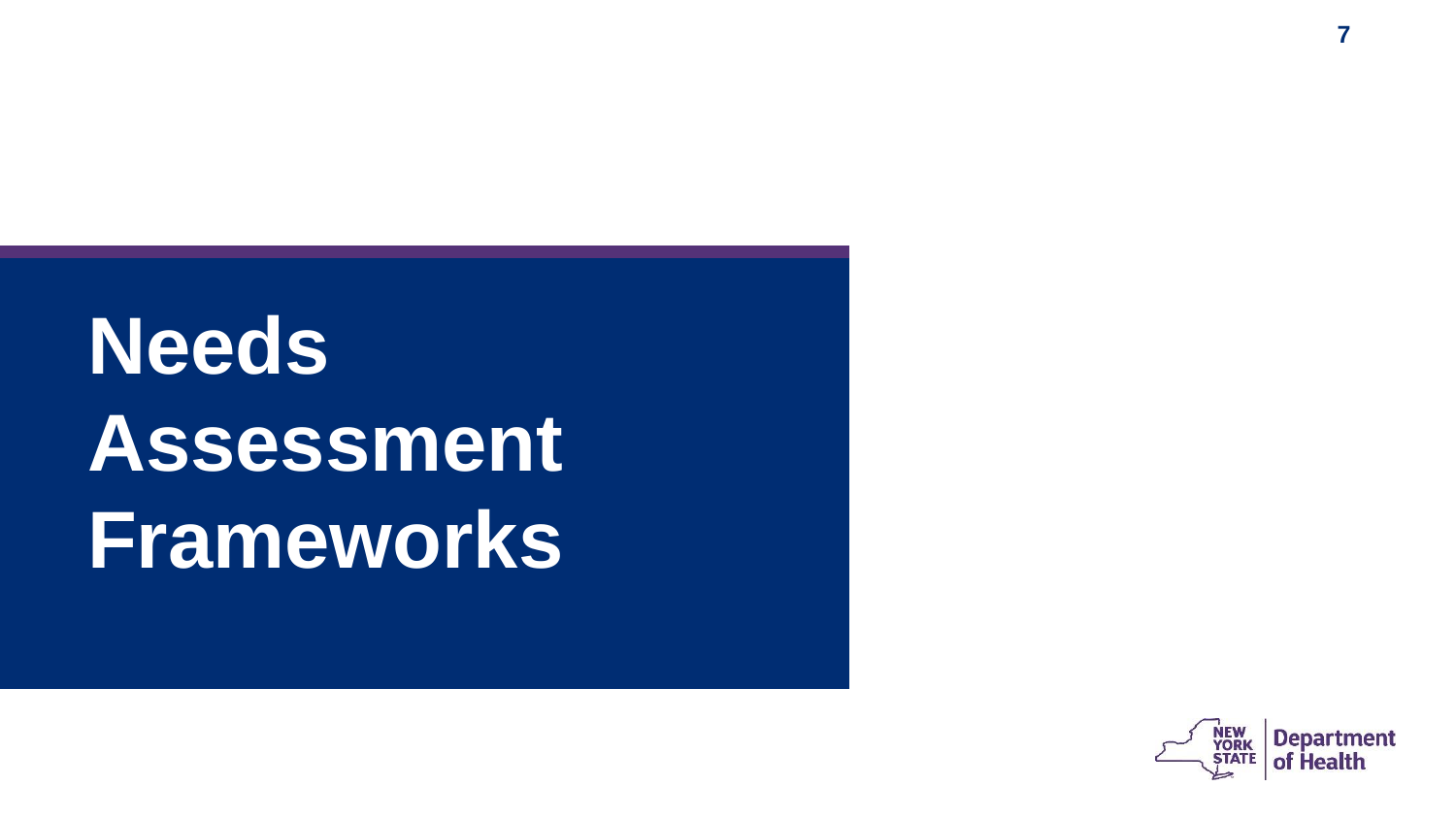#### **NYS Title V 5-Year Needs Assessment, 2020-2025**

#### **Needs Assessment Goals & Framework:**

Data Driven – Evidence Based- Family & Community Involvement - Equity & Inclusion – Maintaining & building on existing MCH infrastructure & capacity - Alignment with NYS Prevention Agenda

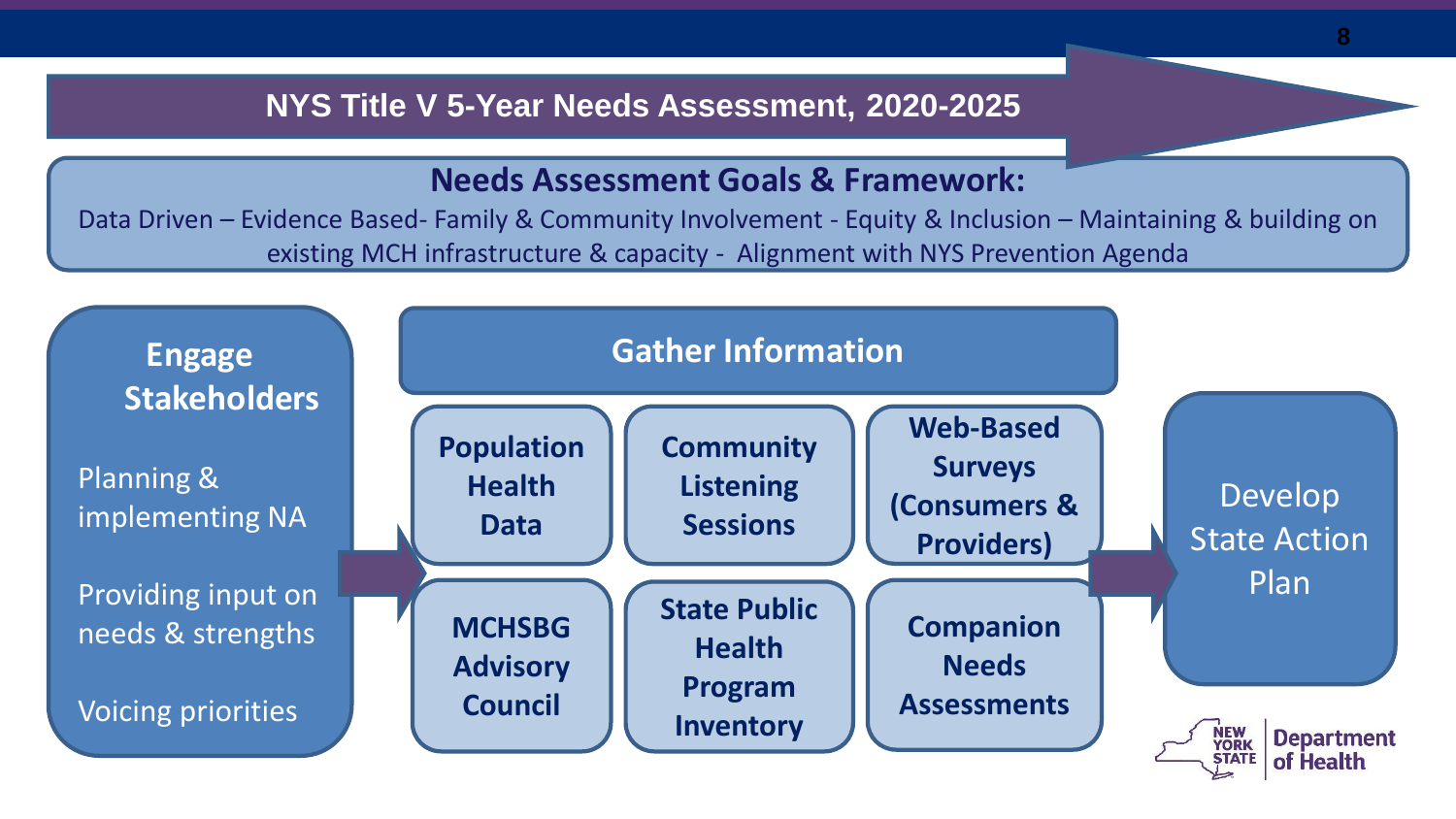#### NYS MIECHV Needs Assessment, 2020

| <b>OVERARCHING GOALS &amp; FRAMEWORK</b><br>data-driven<br>evidence-based                                                                                                                                                                                                                                                                                                                                                                                                 | <b>SOURCES OF INFORMATION &amp;</b><br><b>METHODS</b>        |                                                 | <b>IDENTIFY</b><br><b>COMMUNITIES</b><br><b>WITH</b>                                                                                                                                                                                                                | <b>COMPILE NEEDS</b><br><b>ASSESSMENT UPDATE</b>                                                                              |
|---------------------------------------------------------------------------------------------------------------------------------------------------------------------------------------------------------------------------------------------------------------------------------------------------------------------------------------------------------------------------------------------------------------------------------------------------------------------------|--------------------------------------------------------------|-------------------------------------------------|---------------------------------------------------------------------------------------------------------------------------------------------------------------------------------------------------------------------------------------------------------------------|-------------------------------------------------------------------------------------------------------------------------------|
| stakeholder involvement<br>family & community involvement<br>maintain and build on key public health<br>infrastructure                                                                                                                                                                                                                                                                                                                                                    | <b>Population and</b><br><b>County Health</b><br><b>Data</b> | <b>Home Visiting</b><br><b>Program Data</b>     | <b>CONCENTRATIONS</b><br><b>OF RISK</b><br><b>ASSESS QUALITY</b><br><b>AND CAPACITY OF</b>                                                                                                                                                                          | <b>UPDATE MIECHV</b><br><b>STATE PLAN TO DIRECT</b><br><b>RESOURCES TO</b><br><b>COMMUNITIES WITH</b><br><b>GREATEST NEED</b> |
| <b>IDENTIFY STAKEHOLDER ENGAGEMENT</b><br><b>Identify our key stakeholders</b><br>(Families & Consumers; Community<br>organizations; other MCH-serving state<br>programs in and outside DOH)<br><b>Identify specific actions to ensure</b><br>stakeholders are involved in each step<br>of Needs assessment:<br><b>Planning the process;</b><br>1)<br><b>Providing input on needs &amp;</b><br>2)<br>strengths;<br>3)<br><b>Reviewing findings/ setting</b><br>priorities | <b>Substance Use</b><br><b>Treatment</b><br>Data             | <b>Community</b><br>Listening<br><b>Forums</b>  | <b>HOME VISITING</b><br><b>PROGRAMS</b><br><b>IDENTIFY ASSETS</b><br><b>AND GAPS OF</b><br><b>HOME VISITING</b><br><b>SERVICES</b><br><b>IDENTIFY</b><br><b>CAPACITY OF</b><br><b>SUBSTANCE USE</b><br><b>TREATMENT AND</b><br><b>COUNSELING</b><br><b>SERVICES</b> | <b>PRESENT RESULTS TO</b><br><b>COMMUNITIES</b><br><b>DEVELOP</b>                                                             |
|                                                                                                                                                                                                                                                                                                                                                                                                                                                                           | <b>Stakeholder</b><br>Input                                  | Companion<br><b>Needs</b><br><b>Assessments</b> |                                                                                                                                                                                                                                                                     | <b>RECOMMENDATIONS</b><br><b>BASED ON NEEDS</b><br><b>ASSESSMENT UPDATE</b>                                                   |
|                                                                                                                                                                                                                                                                                                                                                                                                                                                                           | <b>Online Surveys</b>                                        | <b>Key Informant</b><br><b>Interviews</b>       |                                                                                                                                                                                                                                                                     | <b>DISCUSS</b><br><b>RECOMMENDATIONS</b><br><b>WITH STATEWIDE</b><br><b>HOME VISITING</b><br><b>WORKGROUP</b>                 |



**9**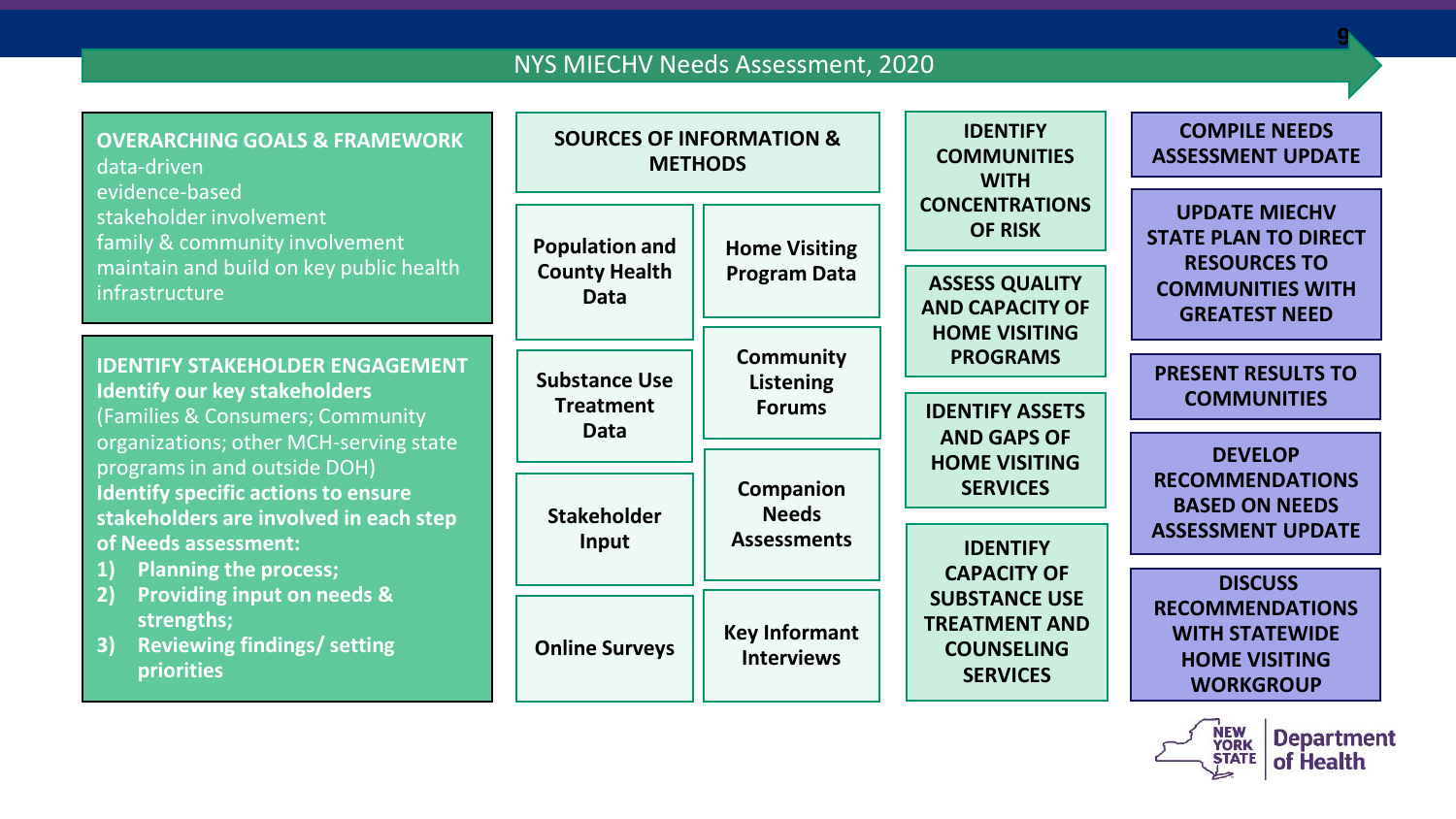# **Data Sources**

**Community Listening Sessions:** 720 participants in 18 counties and at Akwesasne with people of the St. Regis Mohawk nation

**Consumer Survey:** 322 respondents from 49 of 62 counties

**MCH Provider Survey:** 774 respondents from all 11 regions in NYS

**MCH Program Inventory:** Information from DOH programs serving MCH populations to demonstrate and assess current public health infrastructure & capacity.

**Population Health Data:** 100+ indicators across six population domains

- Standardized national performance and national outcome measures
- Tailored state performance measures
- Sources include: Vital Statistics, SPARCS, NSCH, BRFSS, YRBS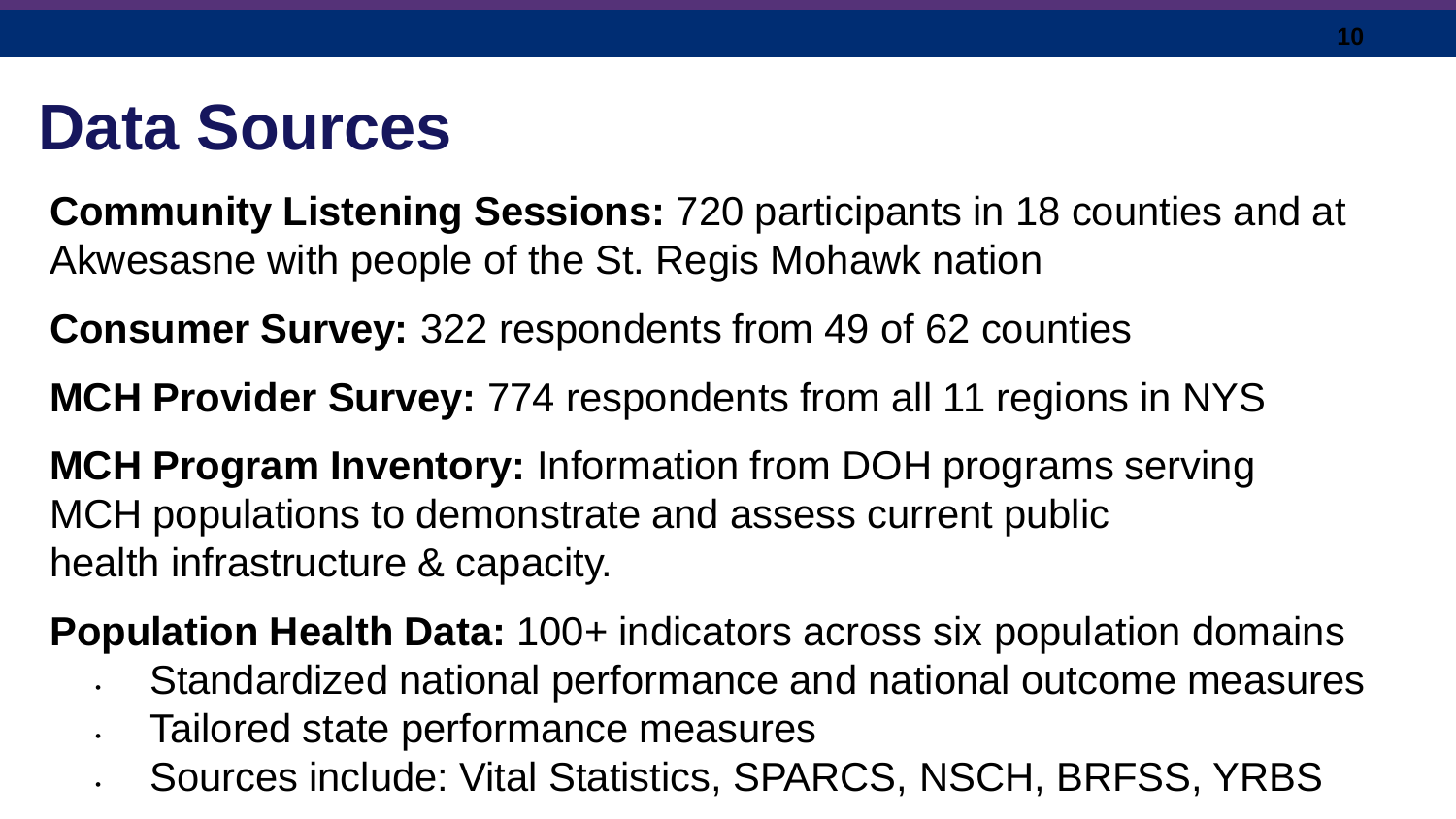#### **Listening Session Methodology**

| <b>Population</b>                           | # Sessions | # Participants |
|---------------------------------------------|------------|----------------|
| <b>Adolescents</b>                          | 9          | 154            |
| <b>Families of CYSHCN</b>                   | 3          | 39             |
| <b>General Adults</b>                       | 15         | 297            |
| <b>Home Visiting Participants/ Eligible</b> | 10         | 230            |
| TOTAL                                       | 37         | 720            |

- Current contractors volunteered to host listening sessions in the communities they serve and selected which population
- DOH provided discussion topics and prompting questions
- Hosts returned summaries, demographics of participants, and scribe notes
- DOH coded scribe notes to identify common themes

| <b>Population</b>   |                | <b>Families of</b> | <b>General</b>     | <b>Home</b>     |
|---------------------|----------------|--------------------|--------------------|-----------------|
| <b>County</b>       | Adolescents    | <b>CYSHCN</b>      | <b>Adults</b>      | <b>Visiting</b> |
| <b>Akwesasne</b>    |                |                    | X                  |                 |
| (St. Lawrence)      |                |                    |                    |                 |
| <b>Albany</b>       | $\pmb{\times}$ |                    |                    |                 |
| <b>Bronx</b>        | $x^*$          |                    | $\mathsf{X}^*$     |                 |
| <b>Broome</b>       |                |                    | $\pmb{\mathsf{X}}$ | $\mathsf{x}$    |
| <b>Chautauqua</b>   |                |                    |                    | $\mathsf{x}$    |
| <b>Erie</b>         |                |                    |                    | $x^*$           |
| <b>Greene</b>       |                | $\pmb{\times}$     |                    |                 |
| <b>Jefferson</b>    |                | $\pmb{\times}$     | $\mathsf{x}$       |                 |
| <b>Kings</b>        |                |                    |                    | $x^*$           |
| <b>Lewis</b>        |                |                    | $\mathsf{x}$       |                 |
| <b>Monroe</b>       | $\mathsf{x}$   |                    | $x^*$              |                 |
| <b>Nassau</b>       | $\mathsf{x}$   |                    | $\mathsf{x}$       | $x^*$           |
| <b>New York</b>     |                | $x^*$              |                    |                 |
| <b>Niagara</b>      | $x^*$          |                    |                    |                 |
| <b>Oswego</b>       |                |                    | $\mathsf{x}^*$     |                 |
| <b>Queens</b>       |                |                    | $x^*$              |                 |
| Richmond            |                |                    |                    | $\mathsf{x}^*$  |
| <b>Rockland</b>     |                |                    | $x^*$              | $x^*$           |
| <b>St. Lawrence</b> | X              |                    | $x^{**}$           |                 |

\*Included participants for whom English is not their primary language \*\*Included participants who spoke English and ASL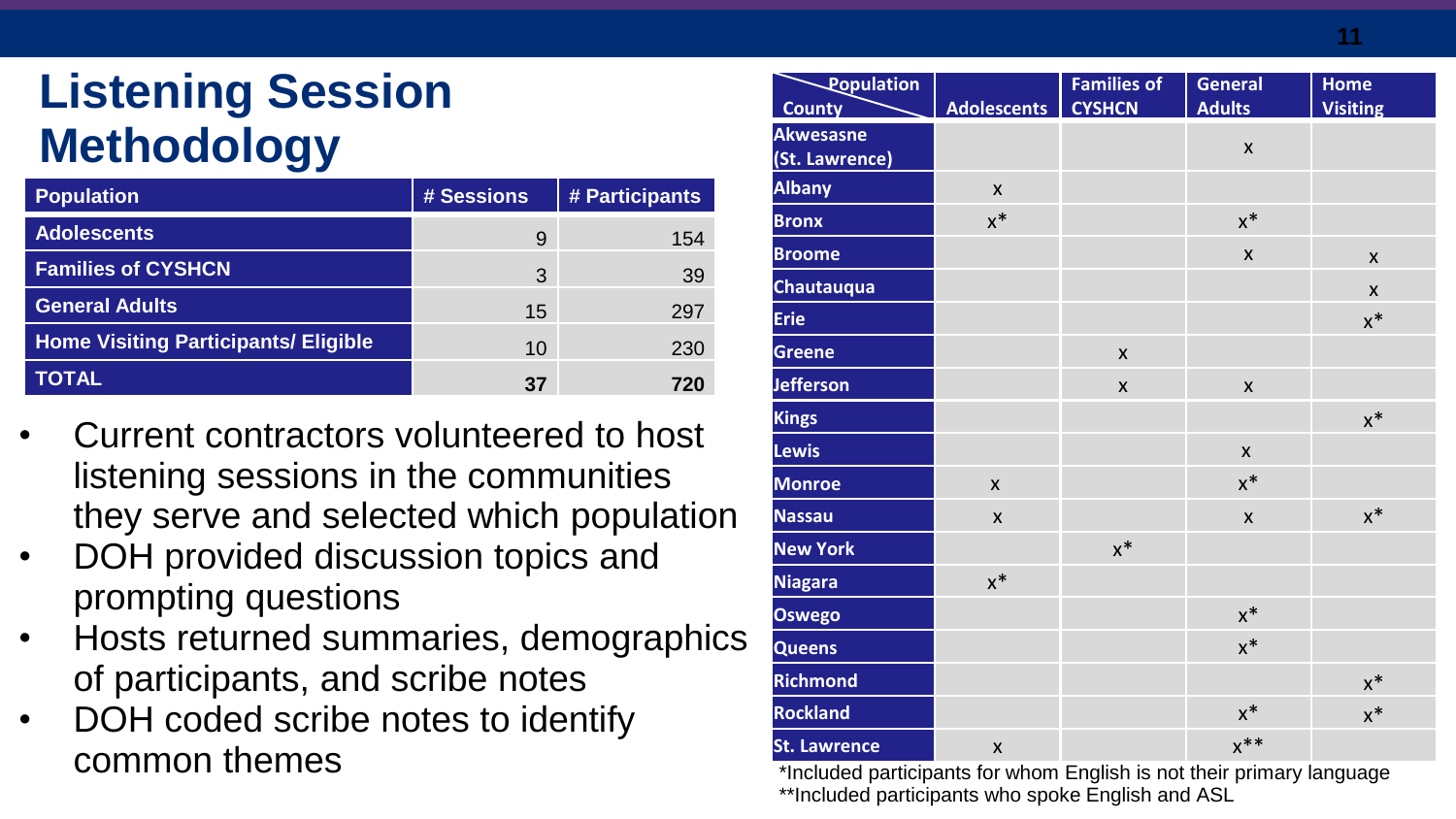# **Thank You to the Listening Session Hosts!**

- Albany County Dept. of Health
- BronxWorks
- Buffalo Prenatal-Perinatal Network
- CAMBA, Inc.
- Chautauqua County Department of **Health**
- Community Health Center of Richmond
- EOC of Nassau County
- Greene County Public Health Department
- Healthy Baby Network
- Lower Hudson Valley Perinatal Network
- Mothers & Babies Perinatal Network
- North Country Prenatal/Perinatal Council
- Northern Manhattan Perinatal Partnership
- Planned Parenthood of Central and Western New York
- Public Health Solutions
- REACH CNY
- The Health Initiative (St. Lawrence County)
- Visiting Nurse Service of New York Nurse-Family Partnership

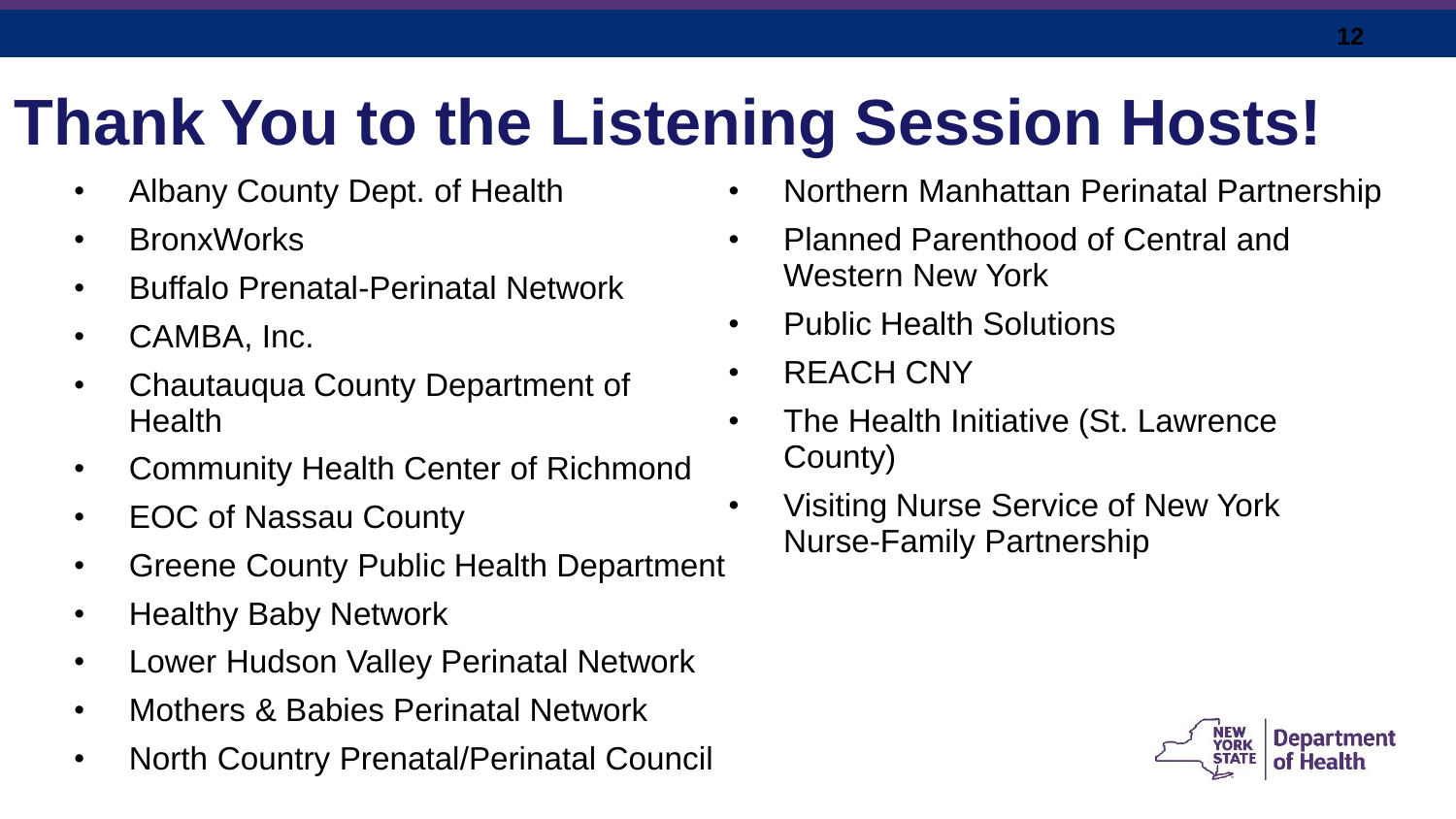**Listening Session Findings**

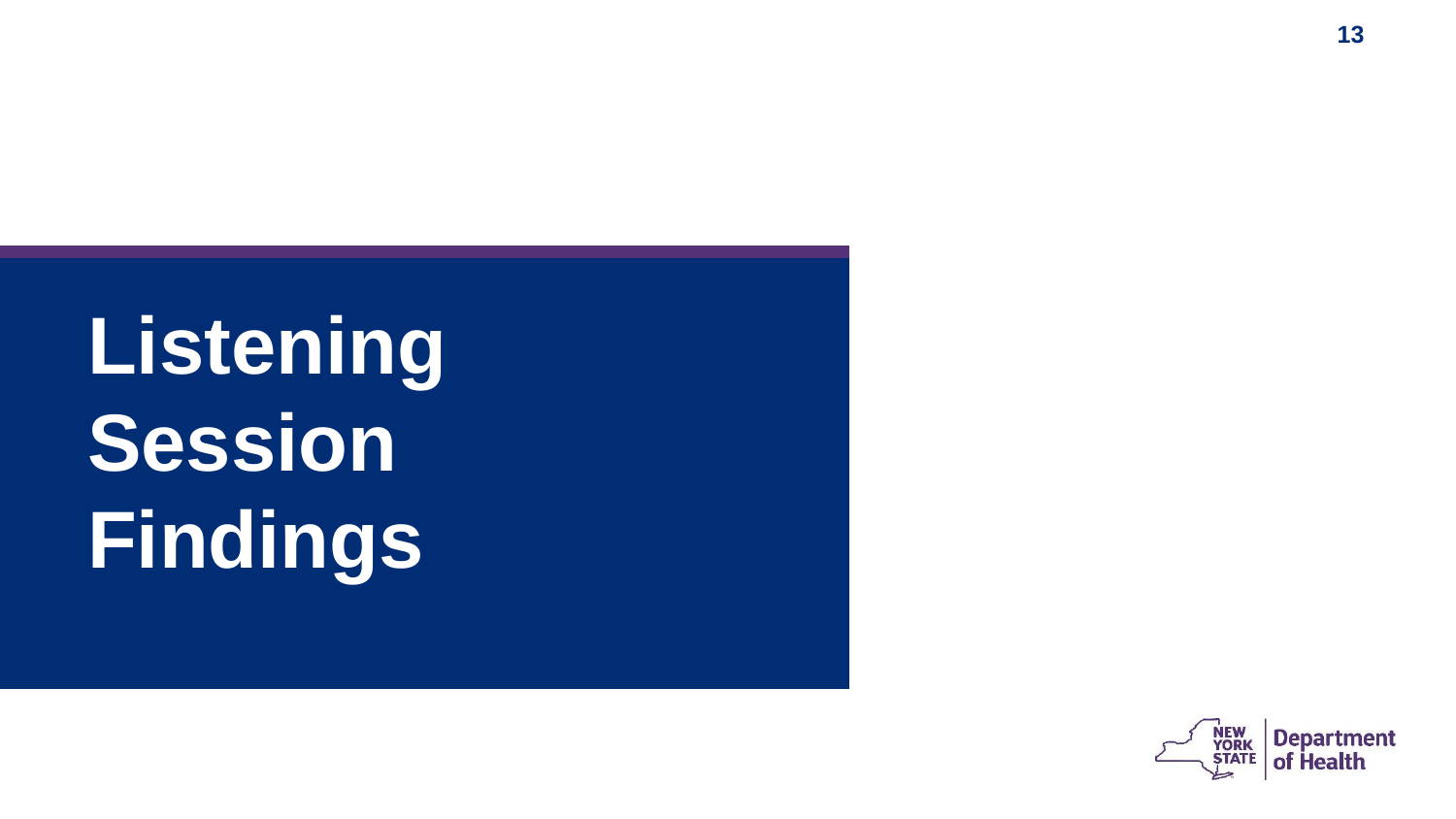# **Theme One: Lack of awareness of resources and services in the community**

*"There is help but you have to know where to find it and that is the hard part."* 

*"If it was not for finding myself in a shelter due to a domestic violence situation, I would have not known about resources in my community and I do not feel like that is a good thing."* 

*"I encourage people to enroll into whatever program is offered because through that you can be connected to other services that might be available in the community."*

> *"You hear about services too late, you're already struggling."*



**Department**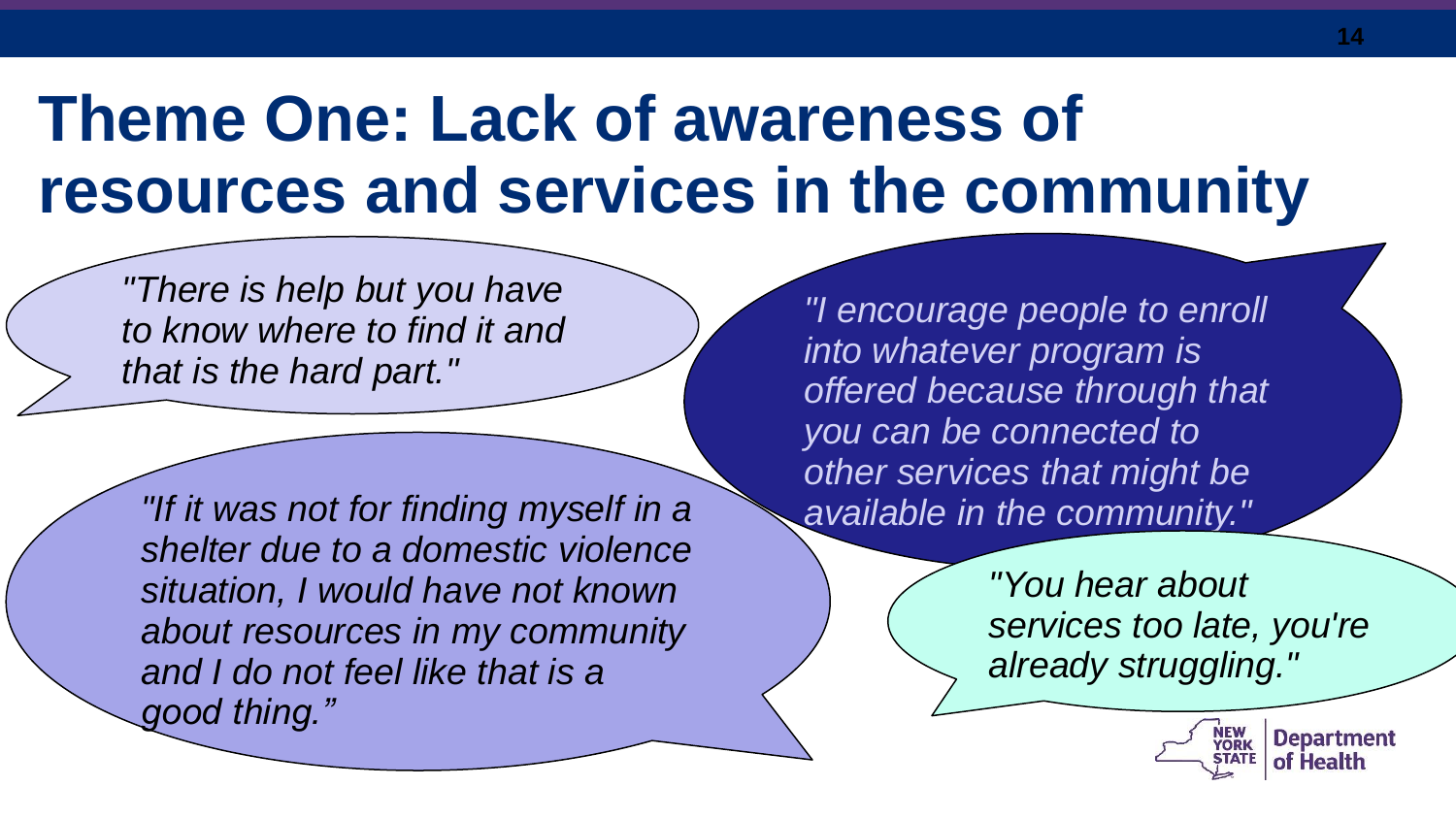### **Theme Two: Transportation Barriers**

*"We have the […] county bus that goes around, but there's not a lot of them. There are big gaps in the day when you either have to spend your whole day… go early and spend your whole day waiting for your appointment. So you waste a lot of your day, that you [could] have worked or done something else."*

*"I have to let one bill go if I have to go to Buffalo [for medical care]."*

*I have to wait for my husband to get home to go shopping or do anything."*

*"Public transportation; they come when they want to."*

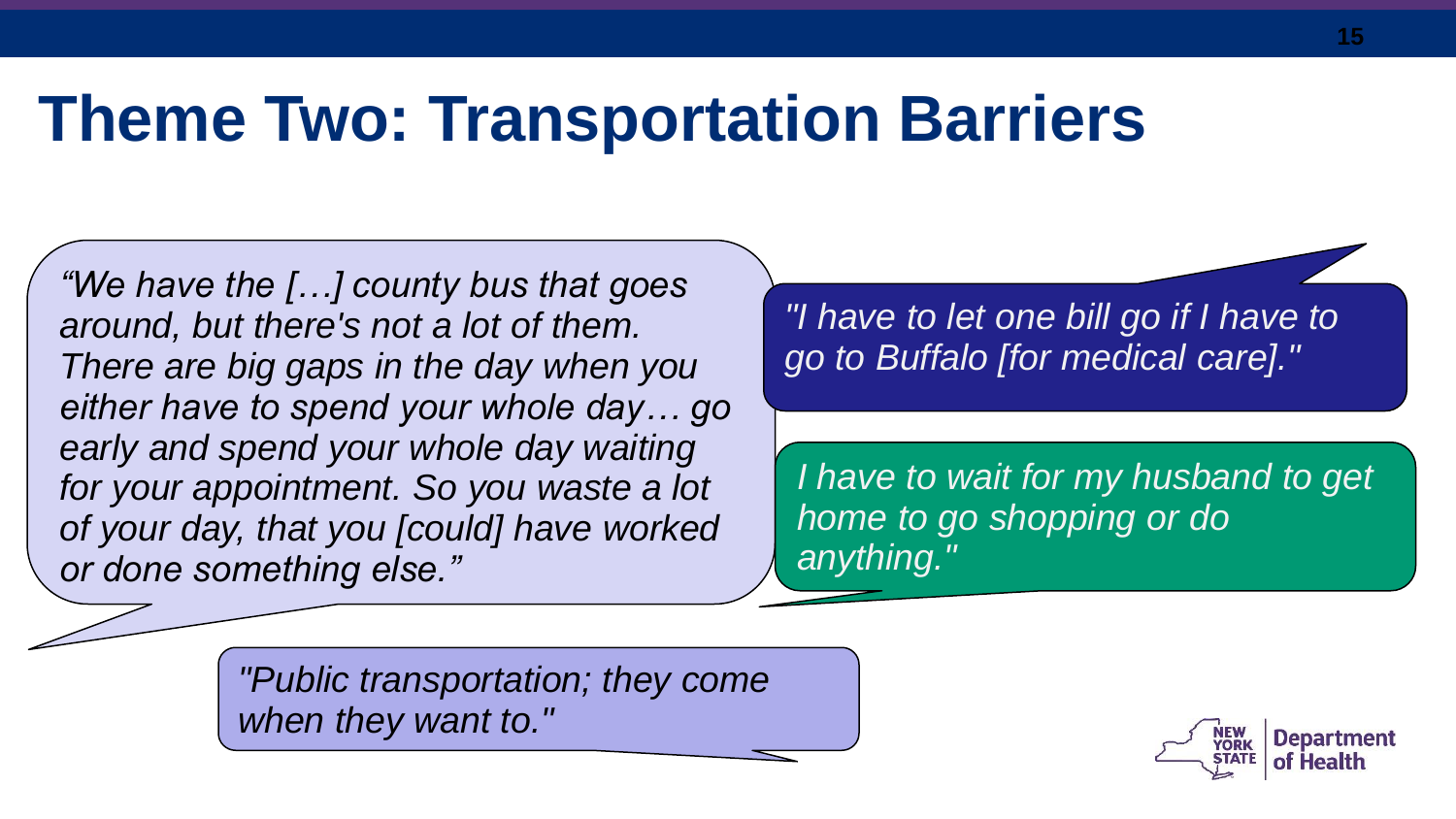# **Theme Three: Availability and accessibility of services and amenities in the community**

*"I am a mother of three special needs kids. I have to travel to Buffalo 8-15 times a month because there are no pediatrician offices for my son."*

*"A lot of people are afraid to get services, if they use drugs, they think their baby will get taken away."*

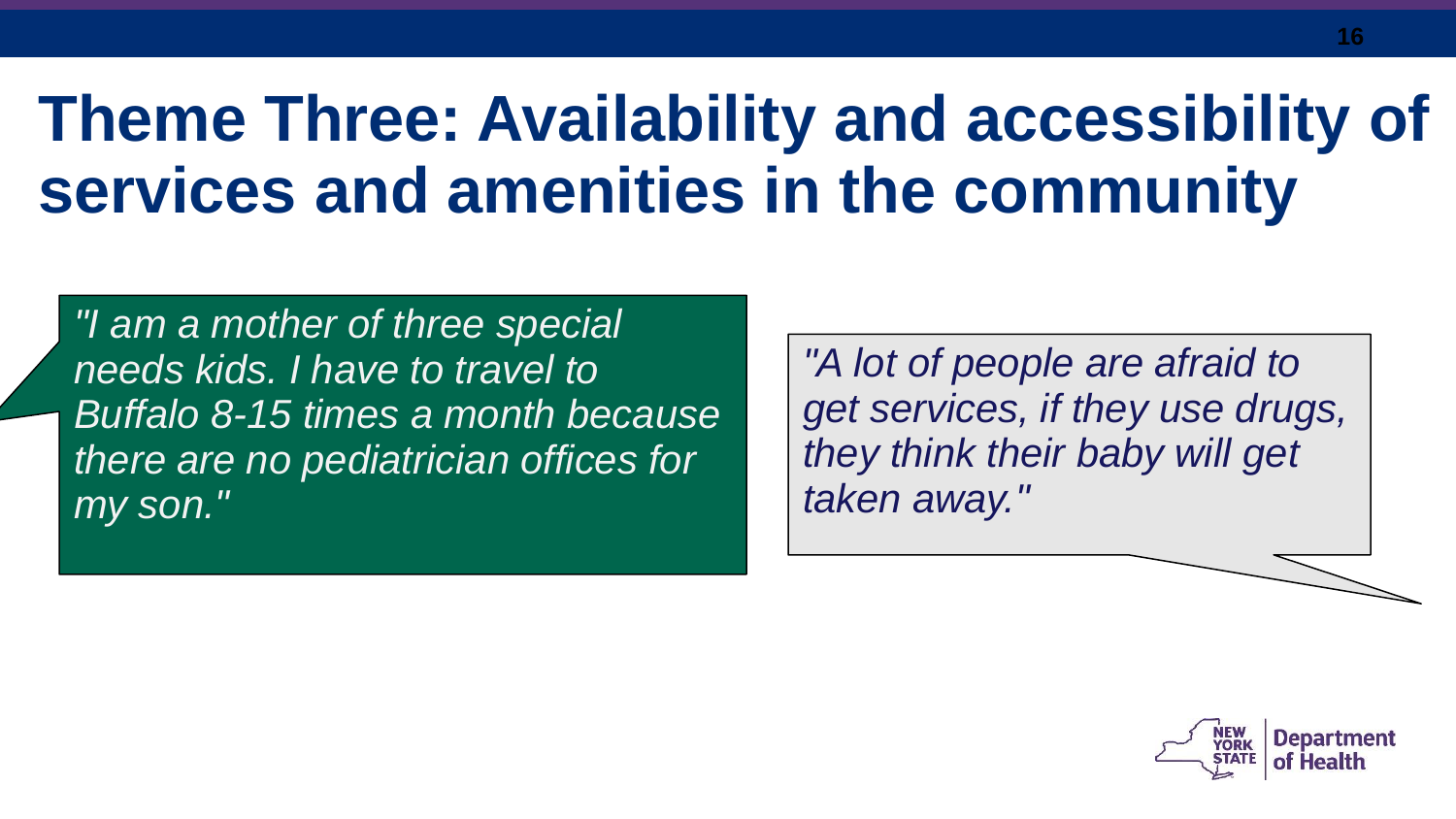## **Theme Four: Poverty and issues of the working poor**

*"I just went back to work and am barely getting by."*

*"A lot of people don't qualify, you know what I mean? They just get right on the cusp of not qualifying or qualifying. So I feel like someone should take a bigger look at that because there are other expenses people have..."*

*"If you are making a 'livable wage' you can't qualify for certain services. The system is made for us to fail. If you do improve, you lose services, you fall back."*

> *"If I worked all my money would go to childcare"*

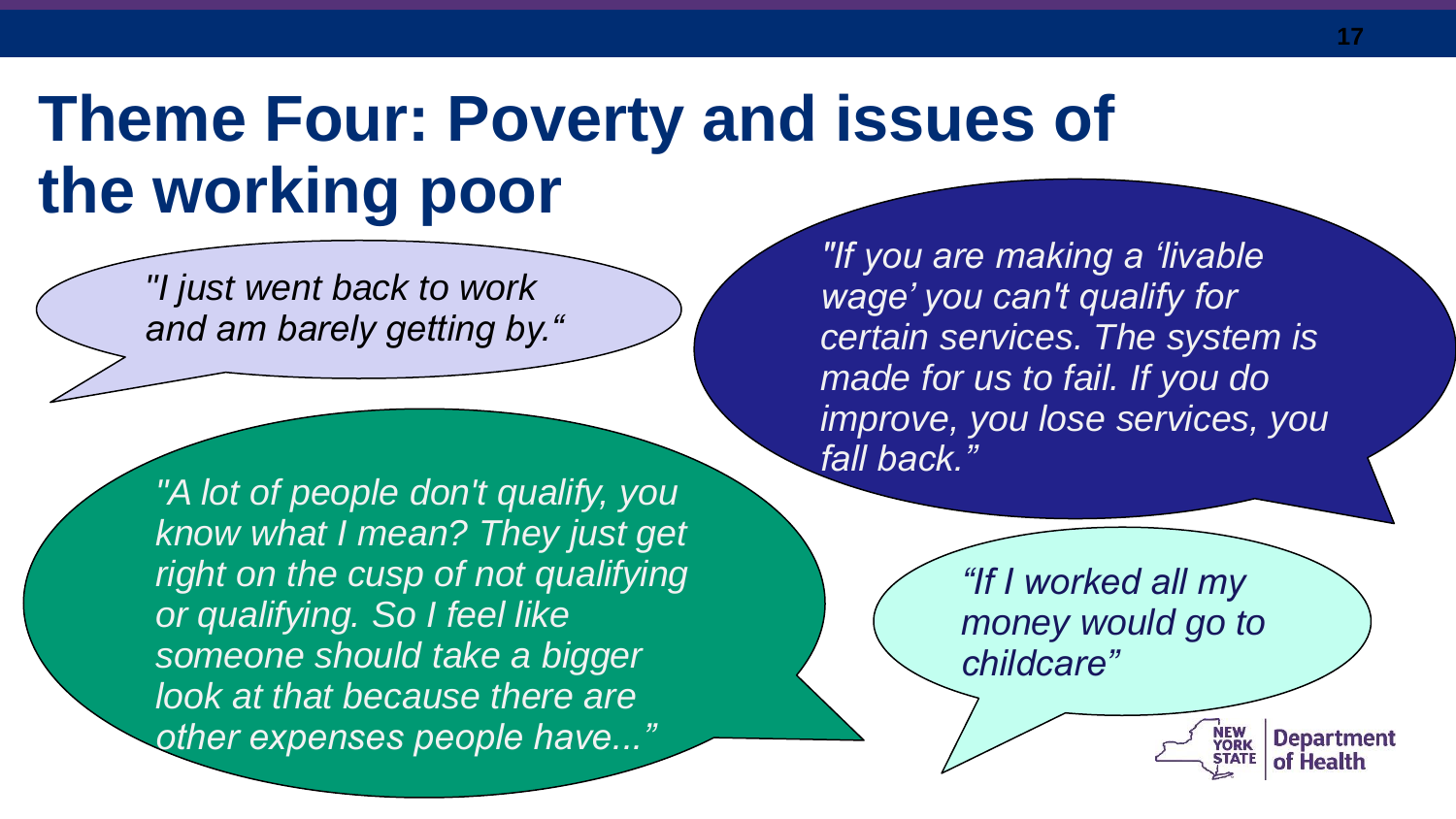# **Theme Five: Supports for parents & families**

*"I felt welcome at prenatal visits when they introduced themselves and included me [dad] in the conversation. The doctor let me know as a father how much I can help. Included both of us."*

*"I had a c-section and was alone at home. I did not have help."*

*"I have no family support in this country."*

*"Even with … family around it is still needed to have a support specific to the mother."*

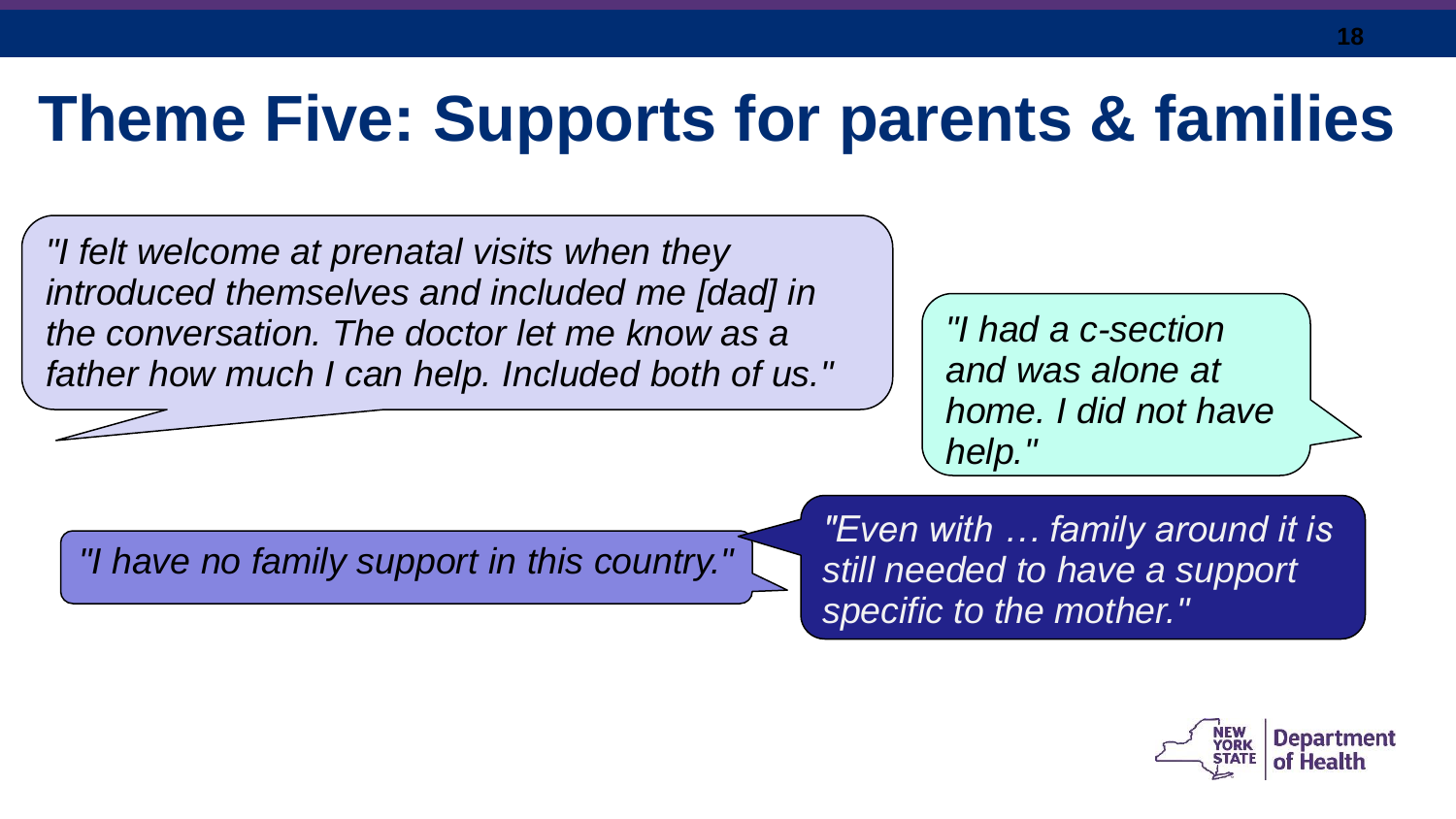## **Theme Six: Social support & social cohesion**

*"I feel like I need someone to listen like my friend"* 

*"Everybody needs to talk even for one second or ten minutes. Even boys"*

*"Coming together in the community to build each other up"*

*"I don't think people value spaces to vent and talk. That's why I really enjoy the fatherhood program."*

*"It's good when someone can guide you. More people you can talk to, more mentors and role models to give feedback on behavior for personal growth."*

*"Back in the old days, neighbors watched out for others' children"* 

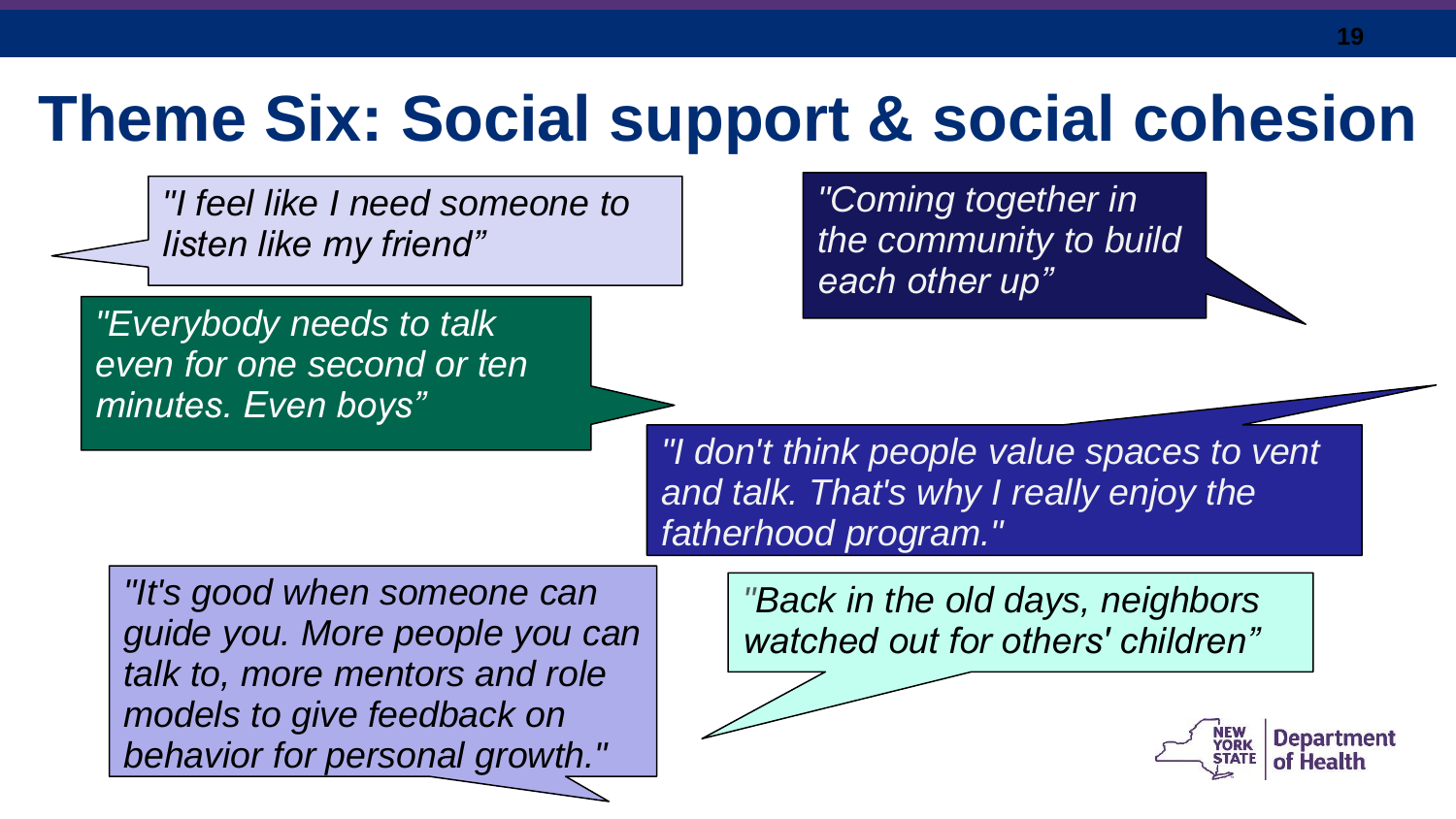### **Theme Seven: Health care access & quality**

*"I feel like we should have more African American counselors. Because the counselors that are there, I feel like the students don't feel comfortable talking to them."*

*"Doctor ordered Rx that was OTC so insurance would cover it, but Medicaid denied it because you can buy it OTC. I can't afford the \$15."*

*co-pay." "We need more compassion and empathy, people who can actually understand us."*

> *"If you have a lifestyle they don't agree with, they won't respect you."*

*"I've skipped appointments for myself because I can't afford the* 

> **Department** NEW<br>YORK of Health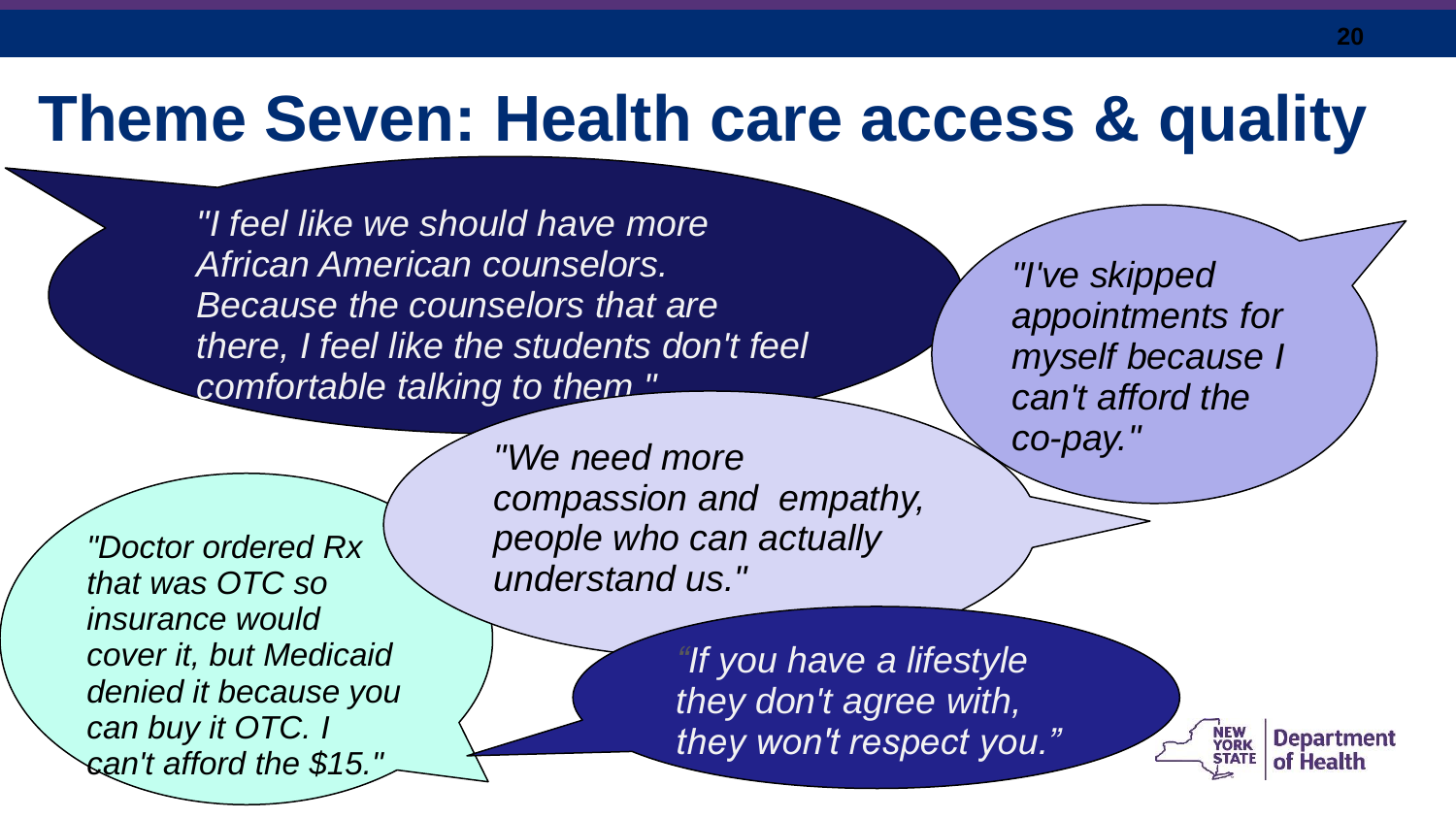# **Theme Eight: Community & Environmental safety**

*I see syringes in the stairs, in the elevators, this is a big need in my building."*

*"I have to cover my kids' eyes as they walk through the park."*

*"I want a community where they can grow up and know that they're safe and can go anywhere they want to go and trust the adults in their community. Right now I am scared for my kids…"*

*"Hope I'm not in the wrong place at the wrong time."*

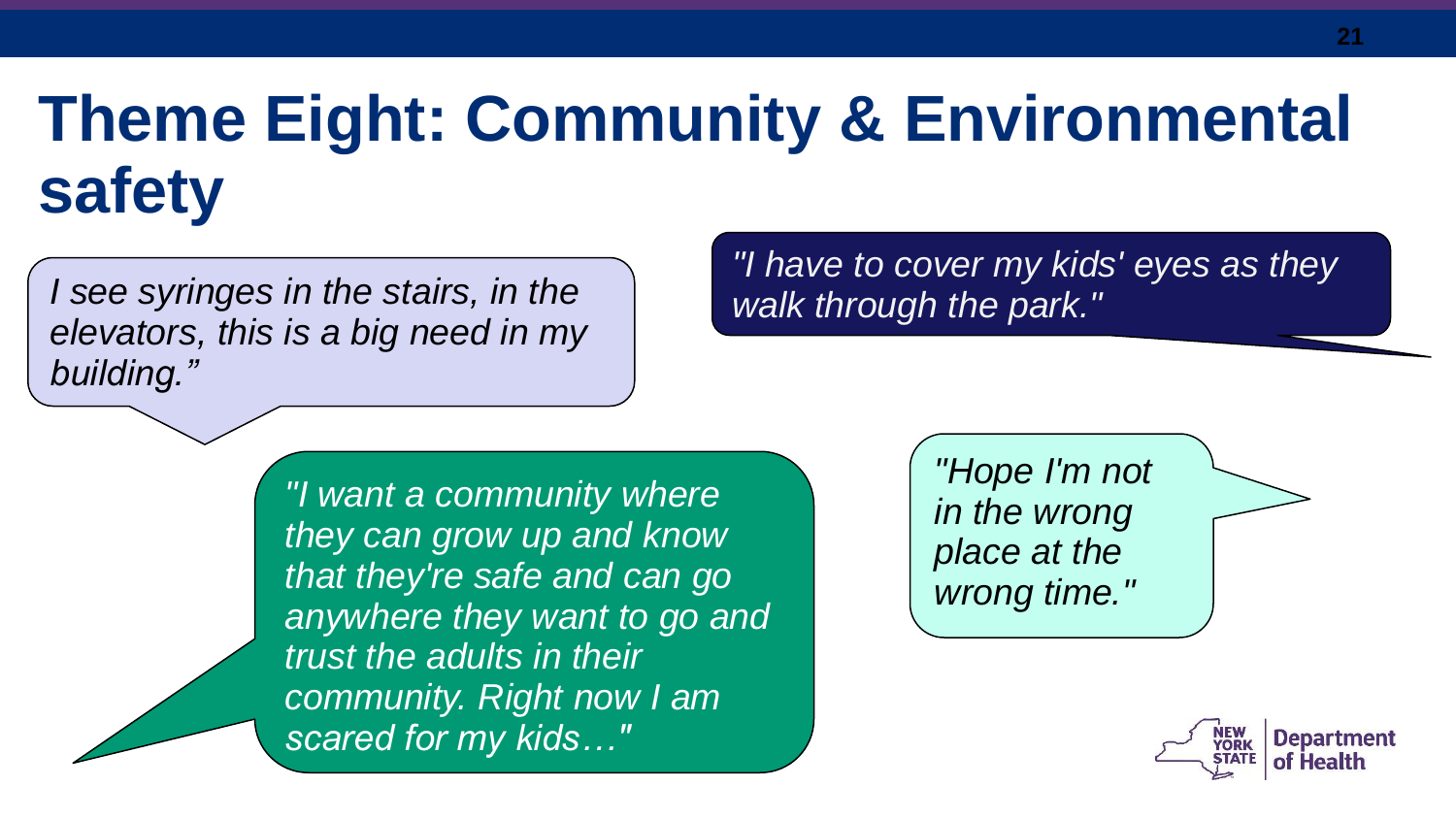## **Theme Nine: Housing**

*"I don't feel there's a system in place to make sure landlords treat you like human beings."*

*"Kids are sleeping on top of each other because there's no room in the houses. It's crazy."*

*"Have been waiting for 15 years to get Section 8 certificate."*

*"I invite my landlord to come and see his property but he doesn't come."*

*"Large families stuck in small townhousesunable to find housing."*

**Department**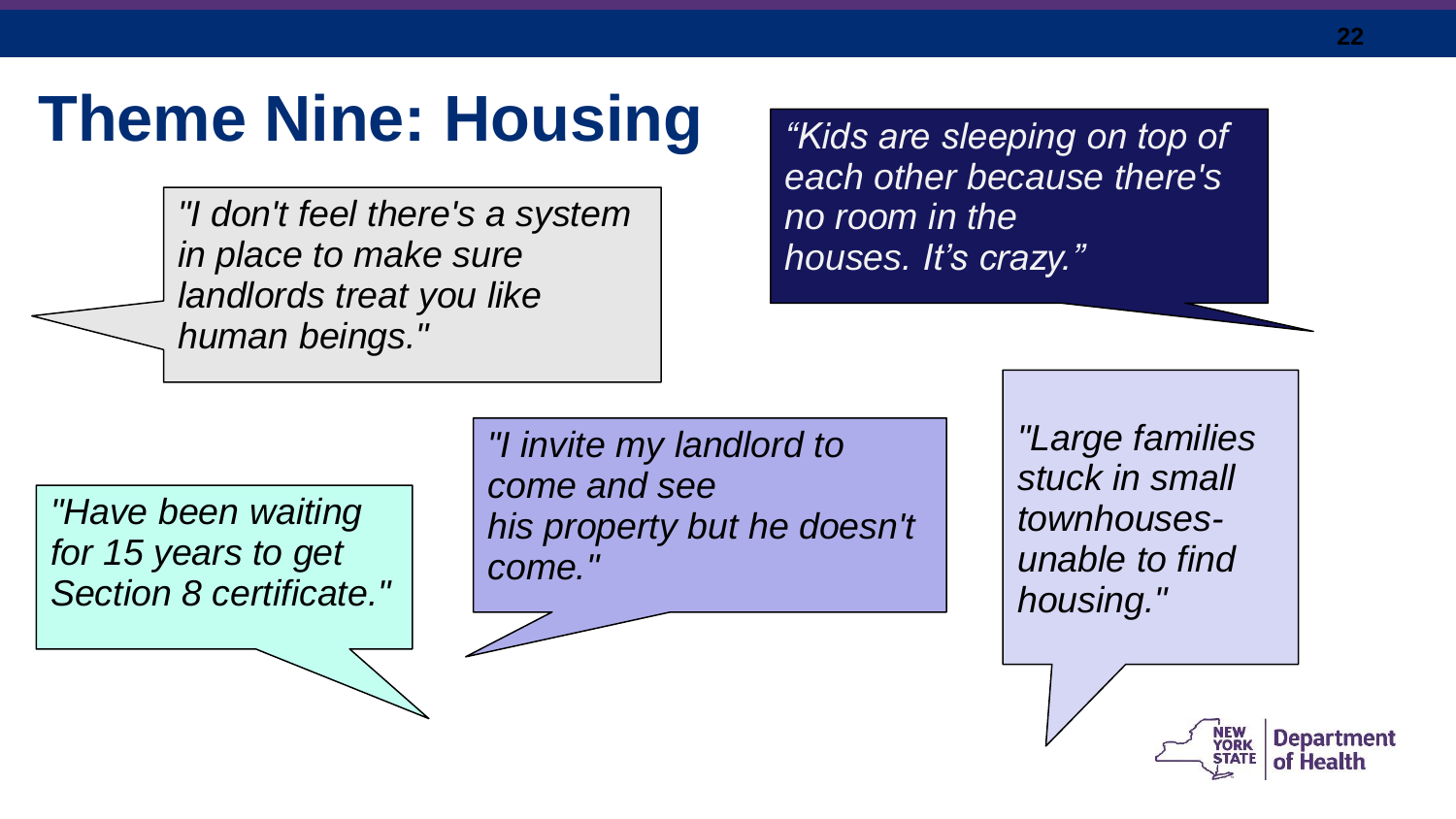### **Theme Ten: Healthy eating**

*"There is never enough to go around. We go to soup kitchen, pantries but there needs to be more."*

*"Food truck brings you healthy food and you don't have to have a car."*

*"We need more healthy food in the hood all hoods have crappy food."*

*"All fast food is in the hood."*

> *"Going to a food pantry I should not have to eat expired food."*

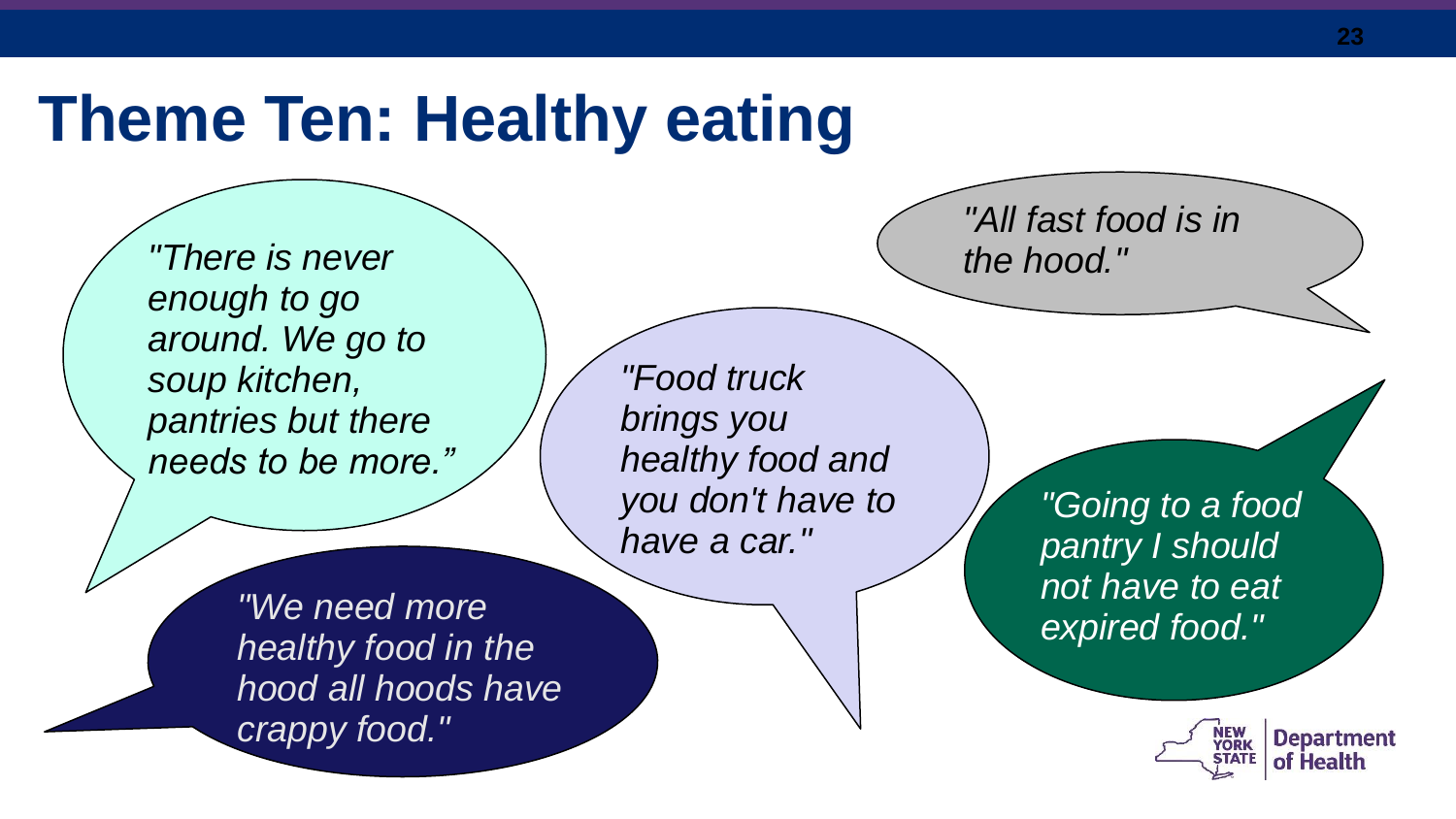# **Population Data**

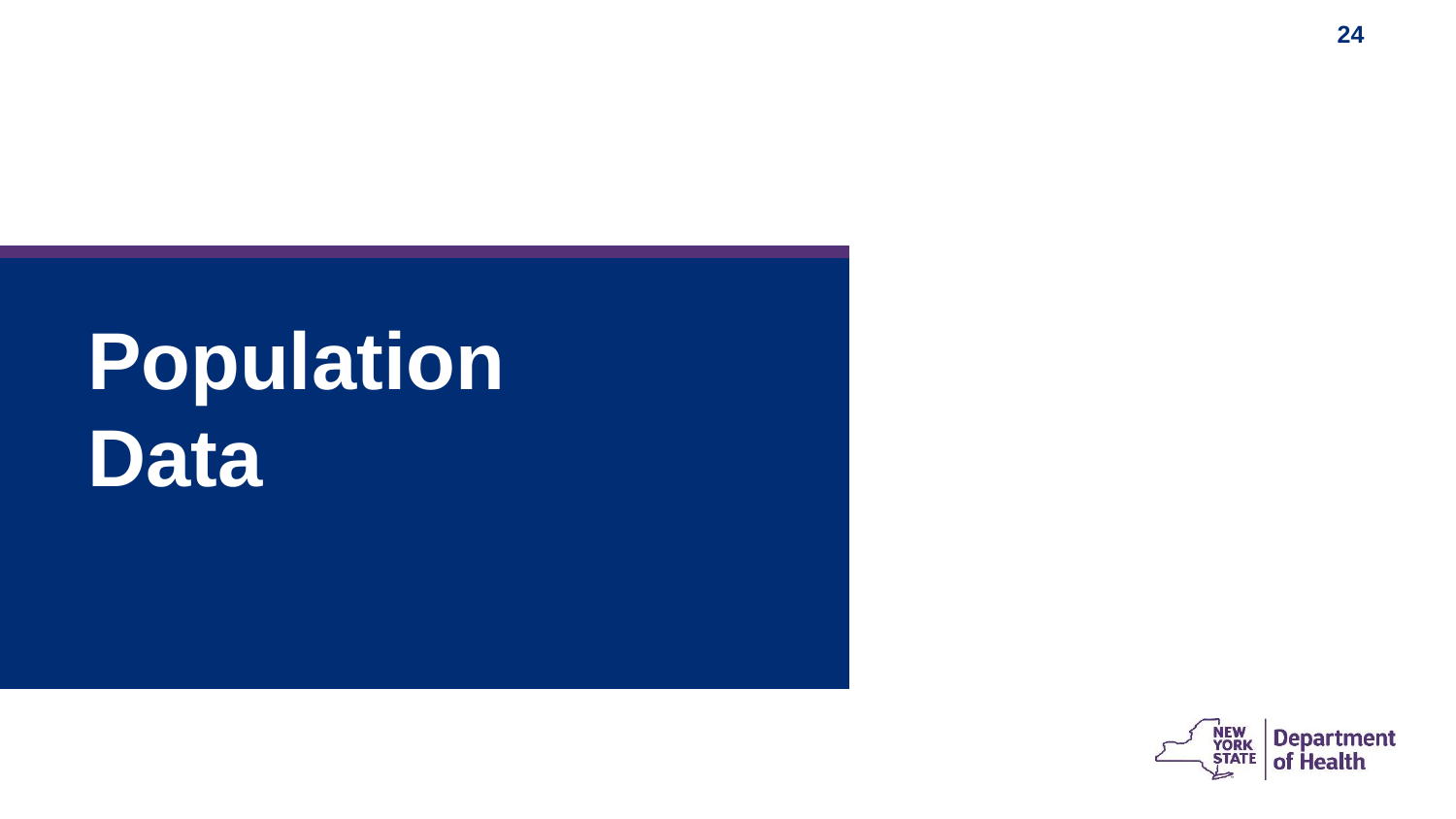# **MCH by the numbers: no change**

#### **(flat or fluctuating)**

- Preterm births
- Well woman visits
- Preconception counseling
- Post-neonatal mortality
- Delivery of high- risk infants in Level III+ birthing hospitals
- **Daily physical activity** for children
- Child abuse and maltreatment
- Heroin and injection drug use among teens
- Care in a medical home
- Treatment or counseling for children's mental or behavioral conditions
- Transition to adult health care for youth with special health care needs

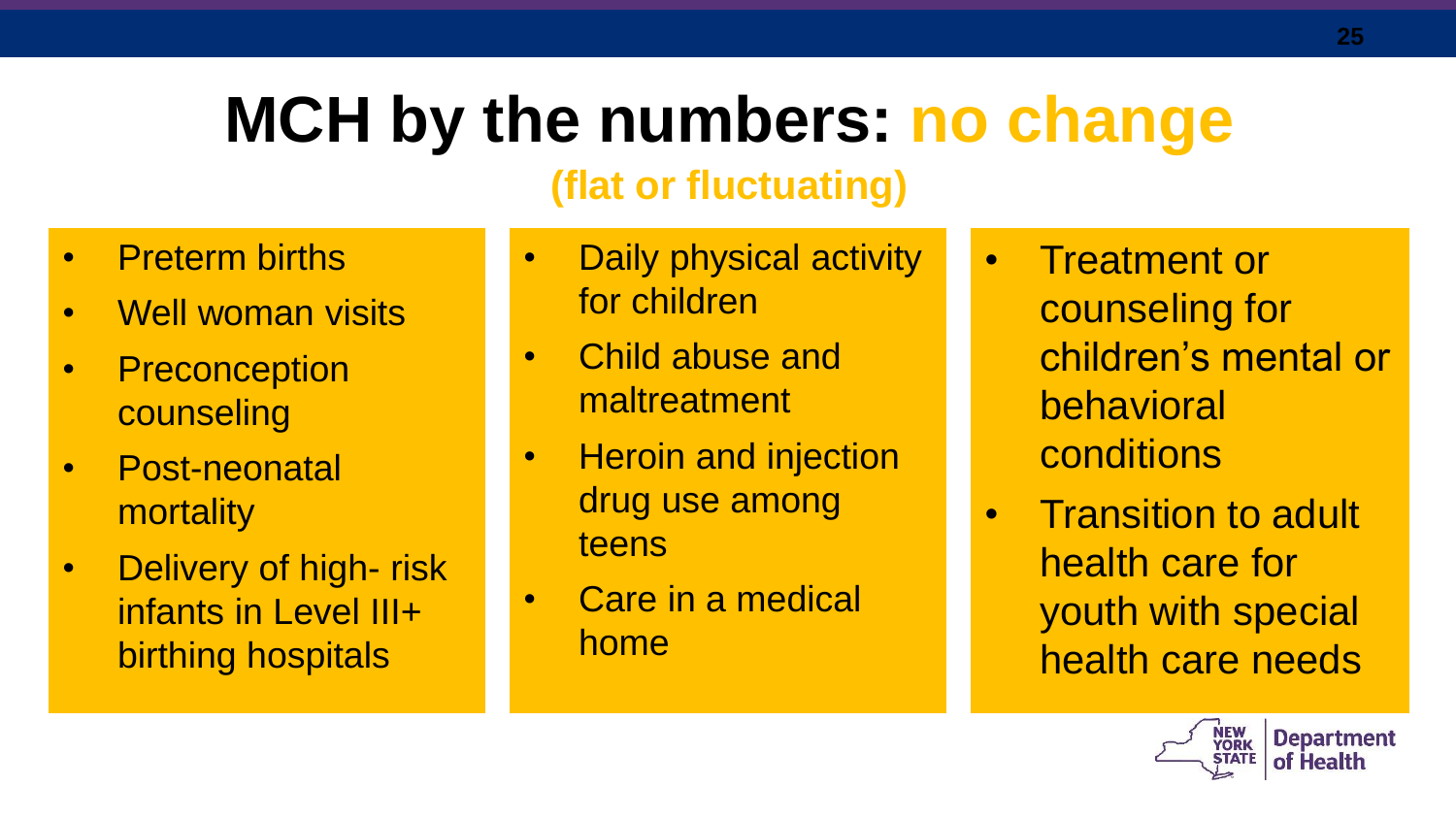# **MCH by the numbers: getting worse**

- Severe maternal morbidity
- Postpartum depression
- Prenatal preventive dental care
- Opioid use in pregnancy
- Neonatal Abstinence Syndrome
- Tooth decay
- Child & Adolescent Obesity (age 10-17)
- Daily physical activity for teens
- Electronic (vaping) product use by teens
- Adolescent **Depression**
- Adolescent Suicide mortality

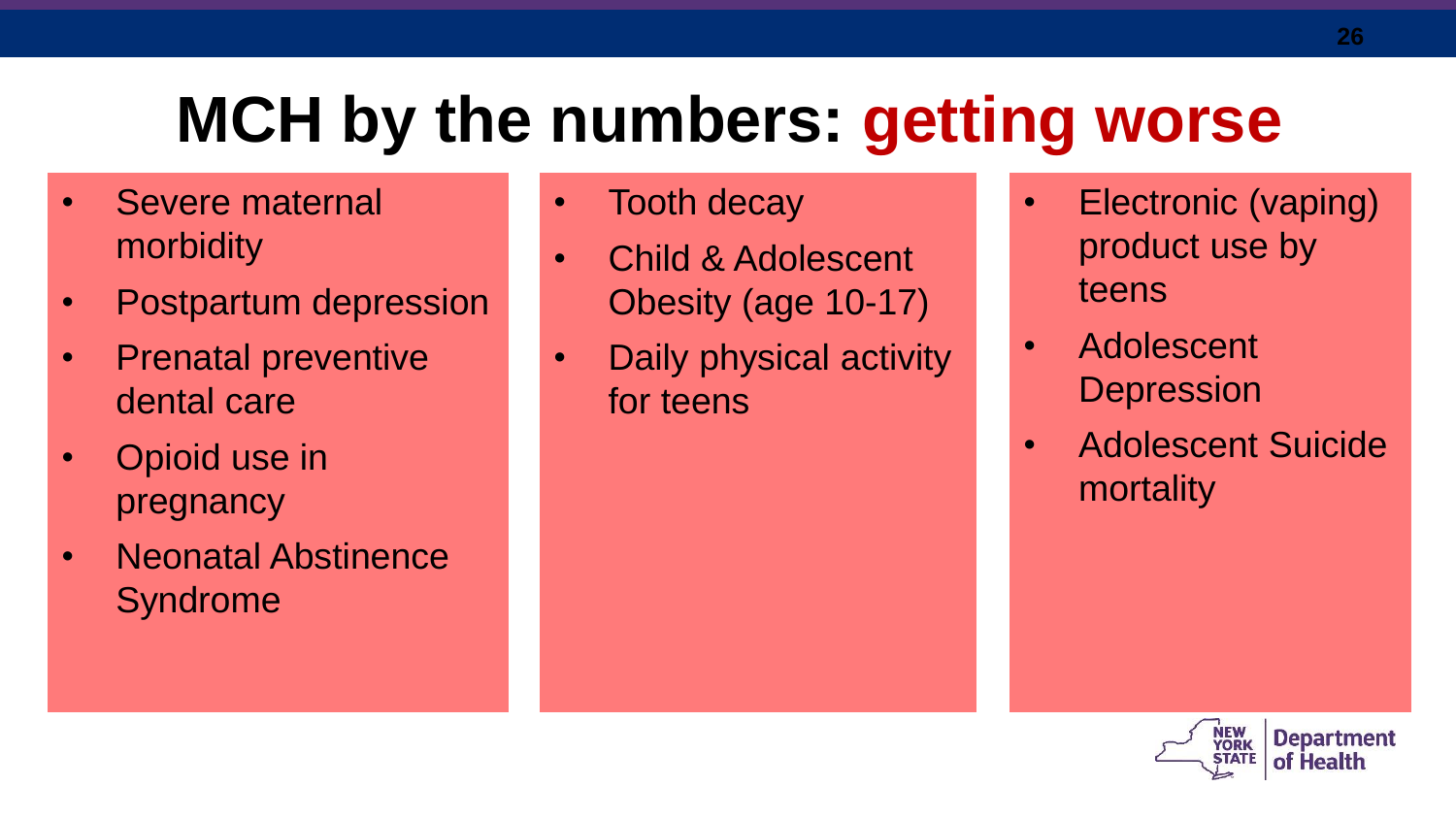# **MCH by the numbers: getting better**

- Maternal mortality
- Teen Pregnancy
- Early prenatal care
- Alcohol use in pregnancy
- Infant mortality
- SIDS/SUID
- Breastfeeding
- Lead poisoning
- Early childhood obesity (age 2-4)
- Newborn hearing follow-up
- Childhood **Immunizations**
- Developmental screening
- Children's preventive dental visits
- Health insurance enrollment
- Child mortality
- Household secondhand smoke
- Bullying
- Adolescent mortality
- Teen cigarette & alcohol use
- Adolescent motor vehicle injury mortality

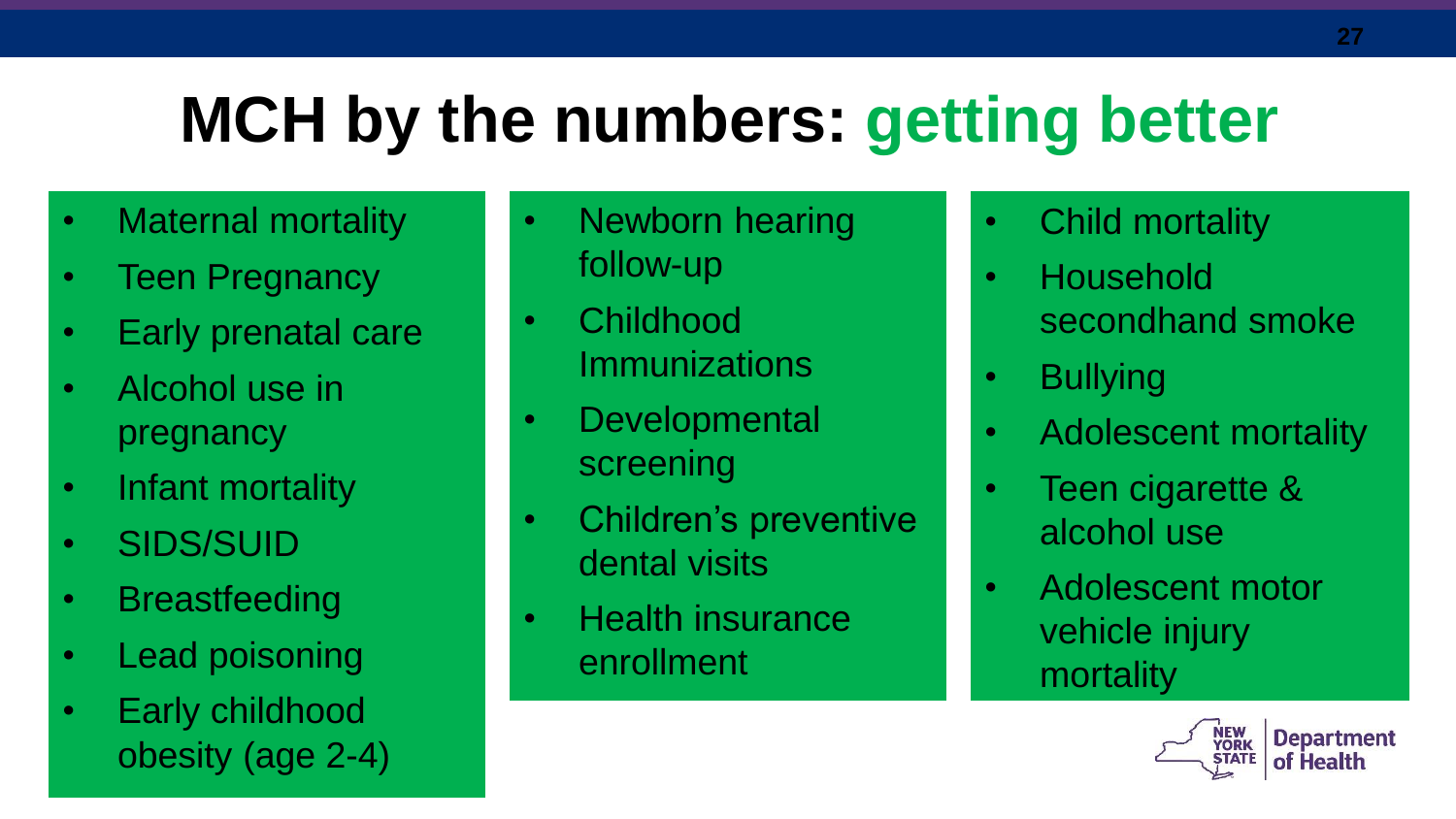# **Community Solutions**

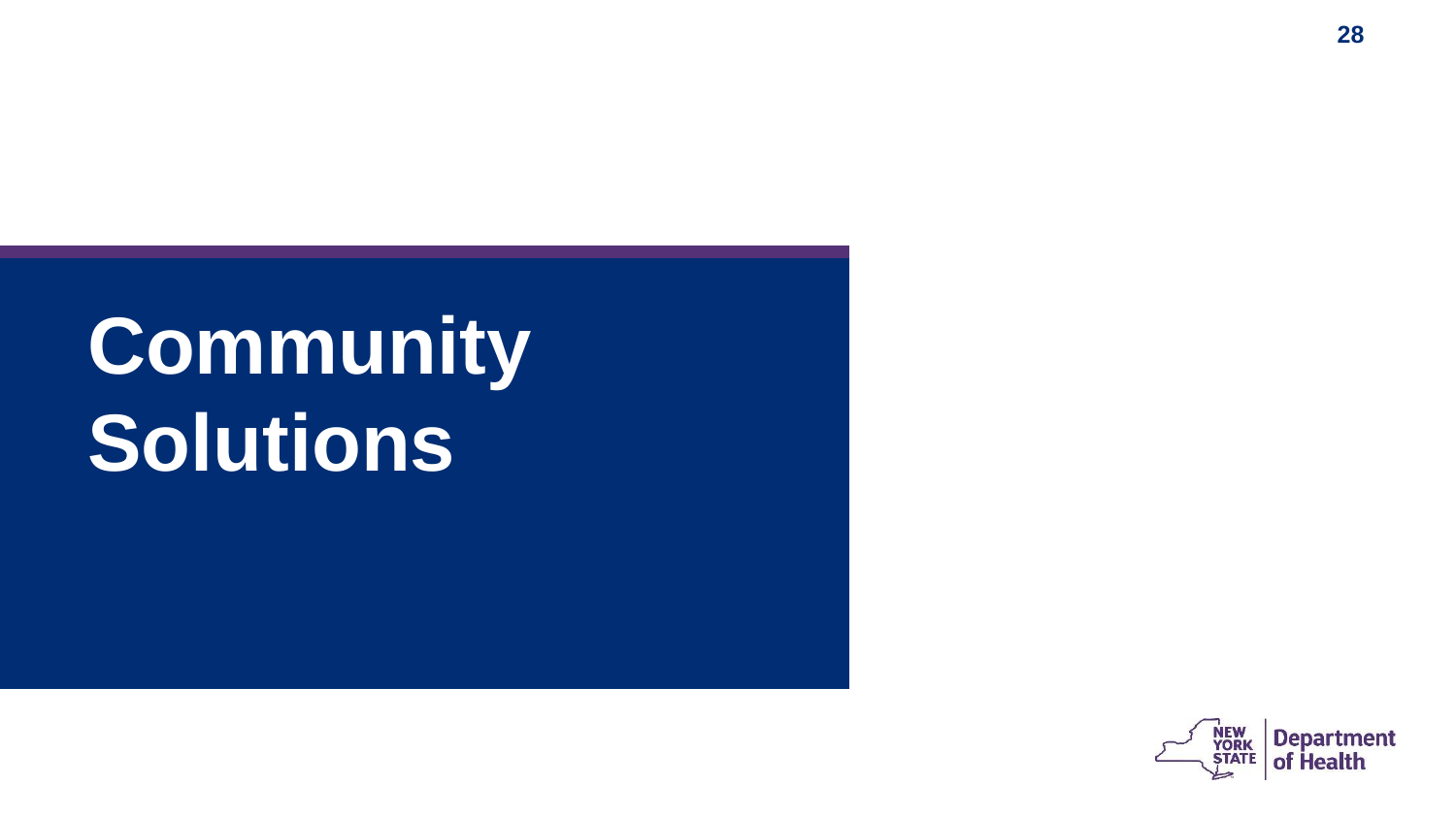# **NYS women and girls asked for...**

- Better supports and services related to family planning, pregnancy, birth, & postpartum care
- More resources & coping supports for maternal depression
- More continuous support in the postpartum period beyond a single medical visit
- Increased & more extended access to doulas, midwives, home visiting, and breastfeeding support services
- Longer paid leave for both mothers & fathers
- More peer support groups for women & families
- Supports for co-parenting, conflict resolution, & healthy partner relationships.

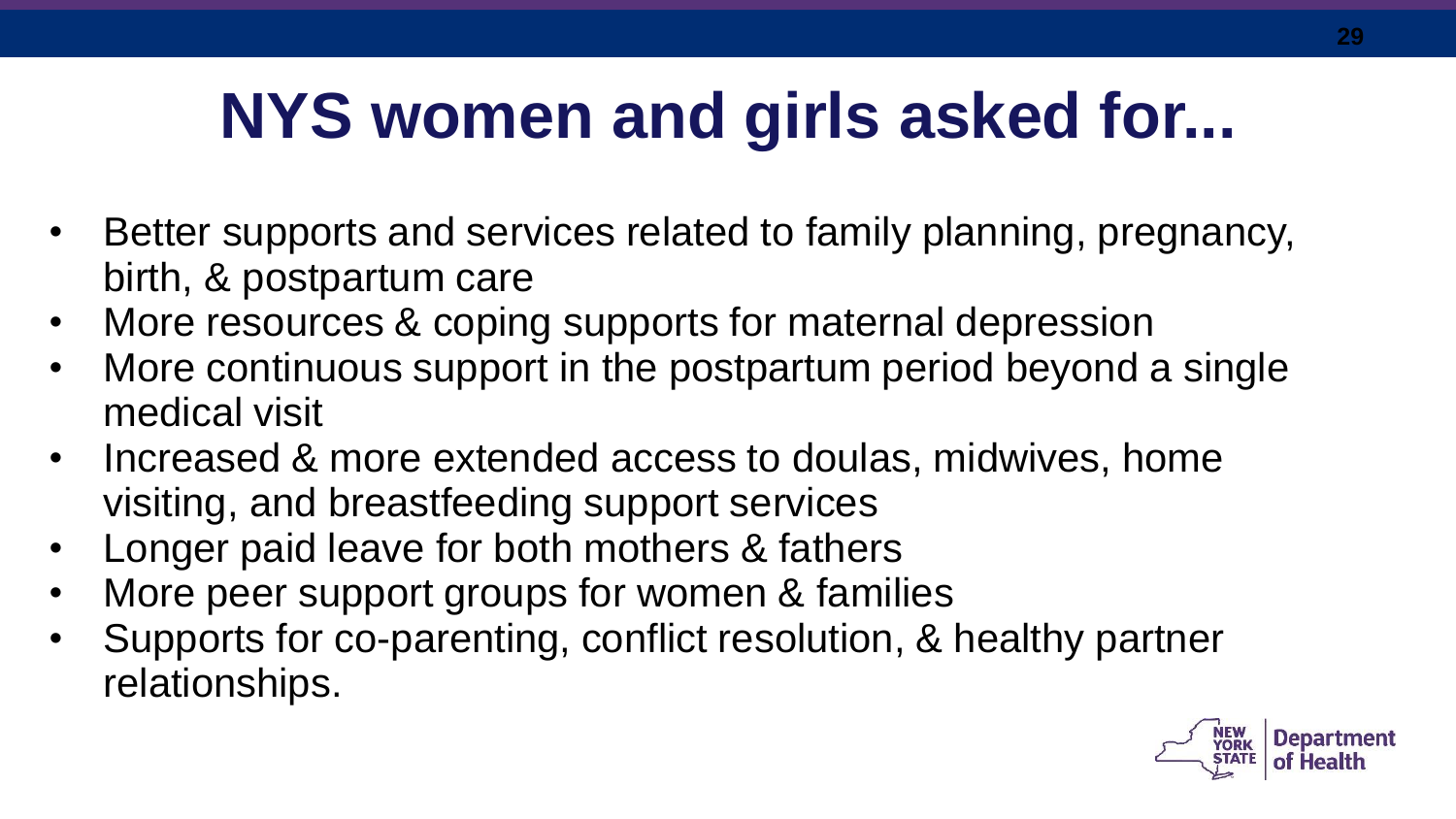# **NYS expectant and new parents asked for…**

- More family supports in the postpartum period doulas, home visitors, community health workers, breastfeeding support, depression support
- Tangible aid for basic supplies: diapers, car seats, baby items & clothing
- Family-friendly homeless shelters
- More parenting education classes & resources on infant care, infant development, childproofing & safety, behavior & discipline, and bonding
- More parenting support groups.
- More classes & programs specifically for fathers, including single fathers, more parenting support groups
- More community activities to help new parents get out of the house.
- Support for returning to work longer paid parental & sick leave for both mothers & fathers
- Affordable, reliable, safe, & trusted childcare providers especially for parents working second and third shifts and variable schedules.**Department**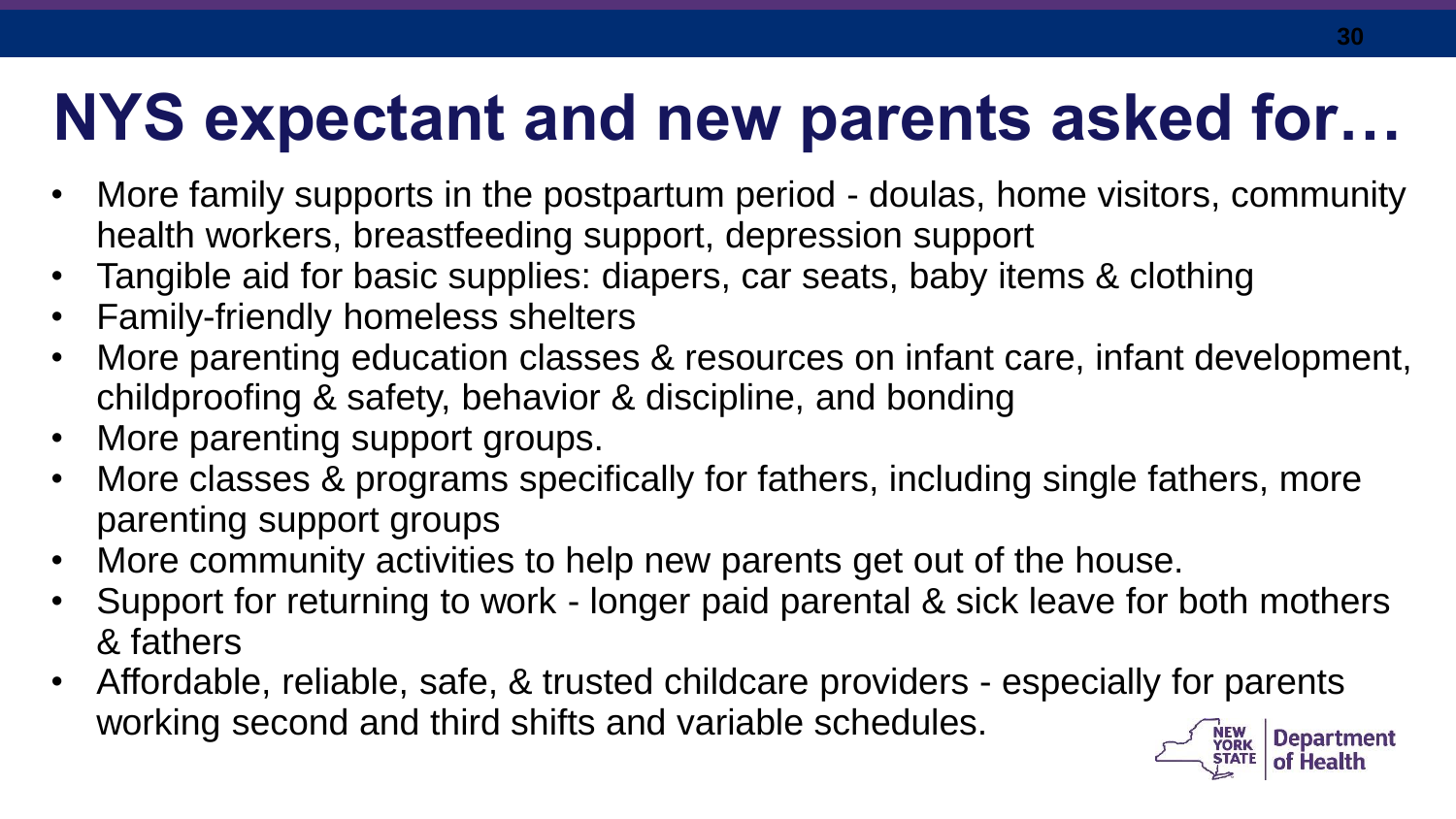# **NYS parents asked for…**

- Accessible & family-friendly transportation options for families with strollers, wheelchairs, & multiple children
- Parks & playgrounds with safe equipment where families can go safely
- Activities & centers with age-appropriate activities for children & families
- Community policing, adult supervision, safe spaces & after school programs
- Financial stability & opportunities to grow financially for their children
- Better supports for working parents
- Mentoring, encouragement, & positive relationships for children
- A better sense of community help to care for each other & children
- More community events for socializing & connection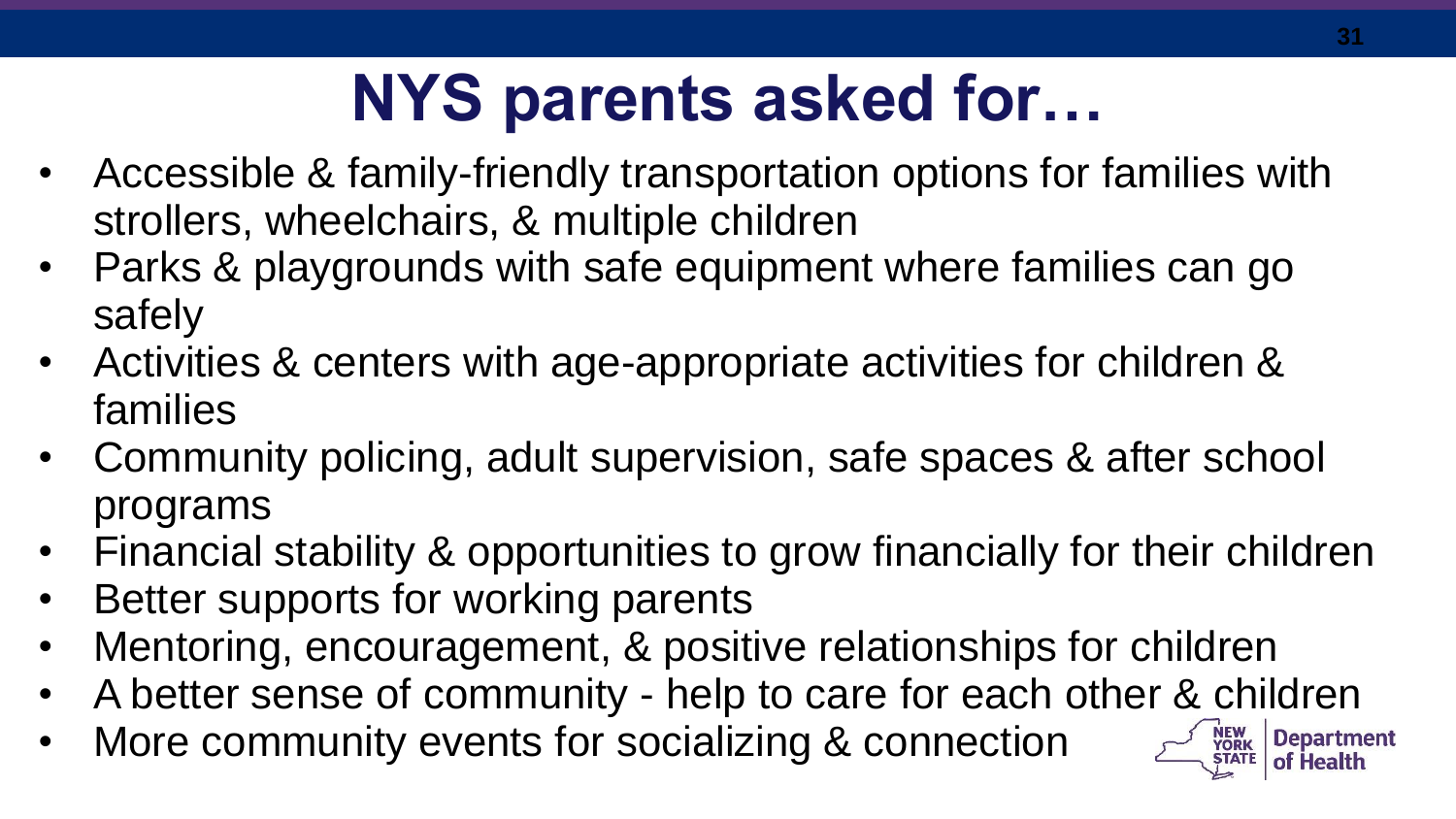# **NYS teens asked for…**

- Age-appropriate community activities for teens
- Fitness centers and community areas for exercise
- Education on financial literacy and life skills
- Positive mentors
- Compassion and respect from health care providers
- Providers from their community who look like them and speak their language
- Better housing for their families

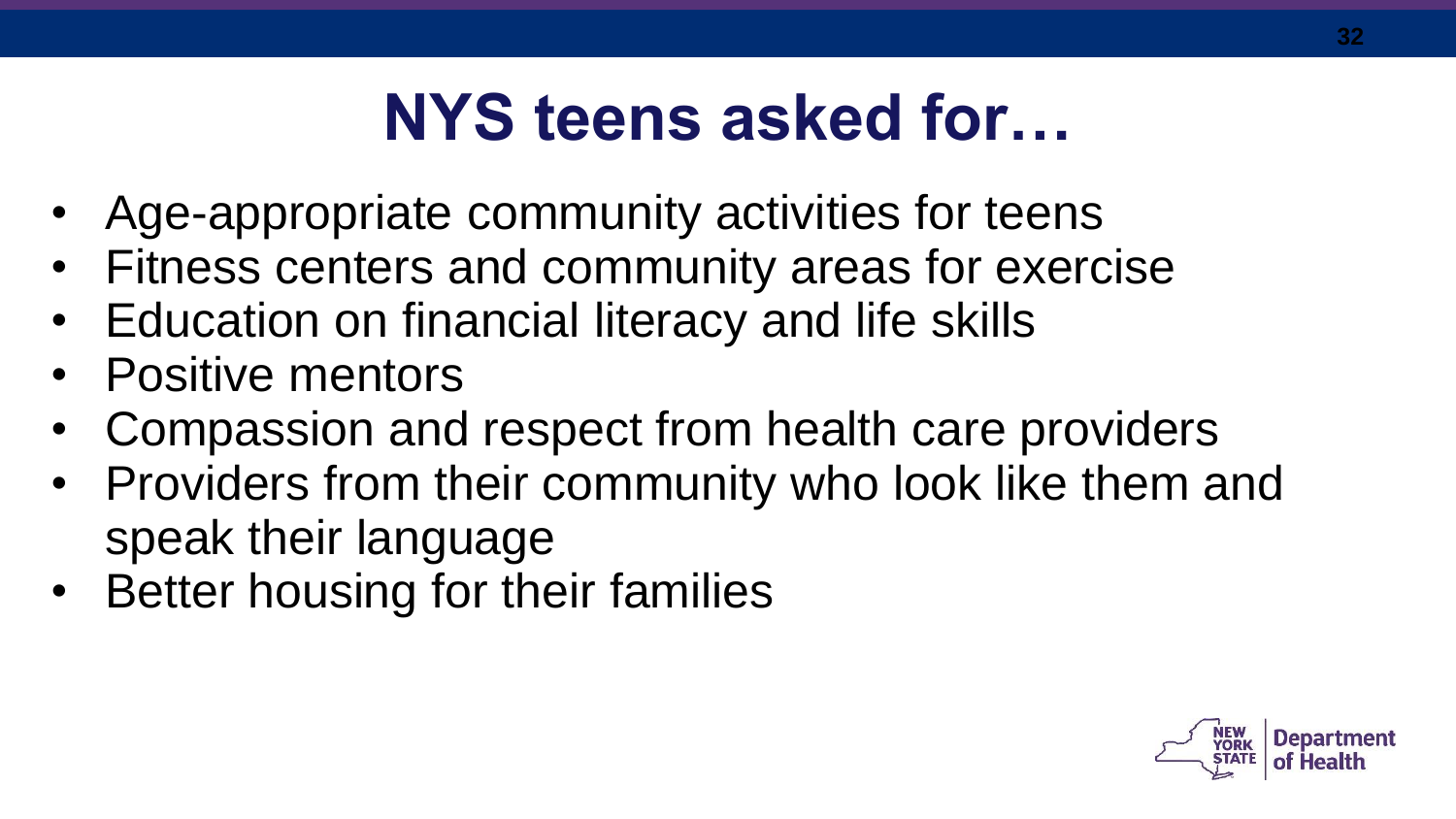# **NYS families of children & youth with special health care needs asked for..**

- More help from providers for finding, accessing, and navigating programs, services & activities
- Better provider follow-up on referrals
- More accessible transportation for wheelchairs
- More specialist providers, including PT, OT, speech therapy, pediatric specialists, and pediatric dentists
- More community programs & services for differently abled children
- More respite care & breaks for parents
- More peer support groups for parents
- Help navigating insurance, more affordable insurance/ lower co-pays, better coverage for prescriptions & other services
- More compassion and empathy from health care providers

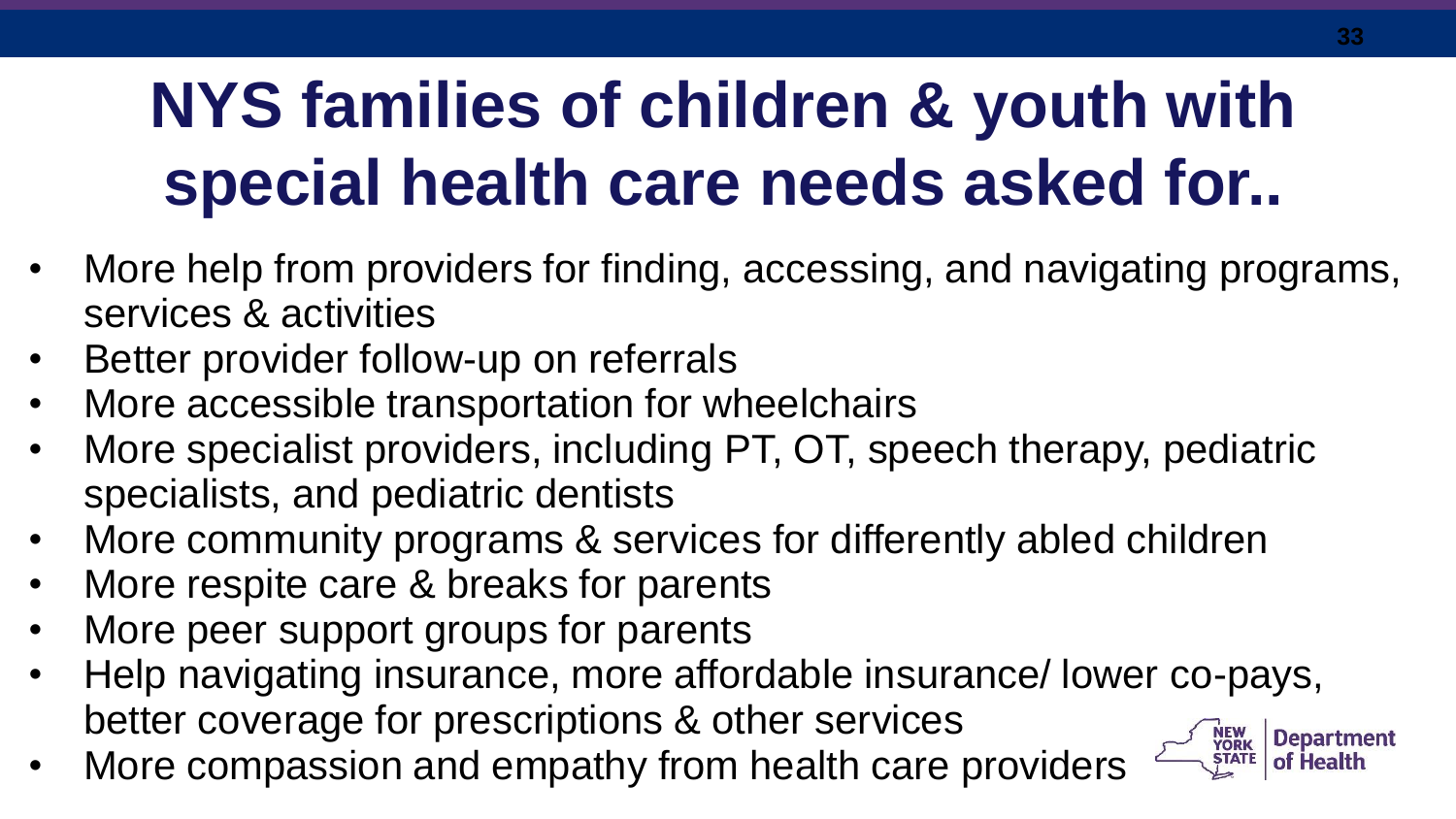# **More ideas from NYS communities…**

- Education about financial literacy/ life skills (budgeting, taxes, credit, etc.)
- Events for people in the community to connect & socialize
- Walkable, pedestrian-safe sidewalks & roads, more trees & greenspace
- More sources for affordable, healthy, fresh food including in schools
- Community gardens
- Remove unhealthy foods/ fast food sources & advertisements
- More farmer's markets (some emphasized selling food versus crafts)
- Remove bars, liquor stores, alcohol in convenience stores, & alcohol ads
- Clear air and water, less trash in the streets, less noise pollution
- Programs for cleaning up parks/ public spaces
- More garbage cans
- Sexual education/ consent taught in schools
- More courtesy, kindness, empathy and trust among community members



**34**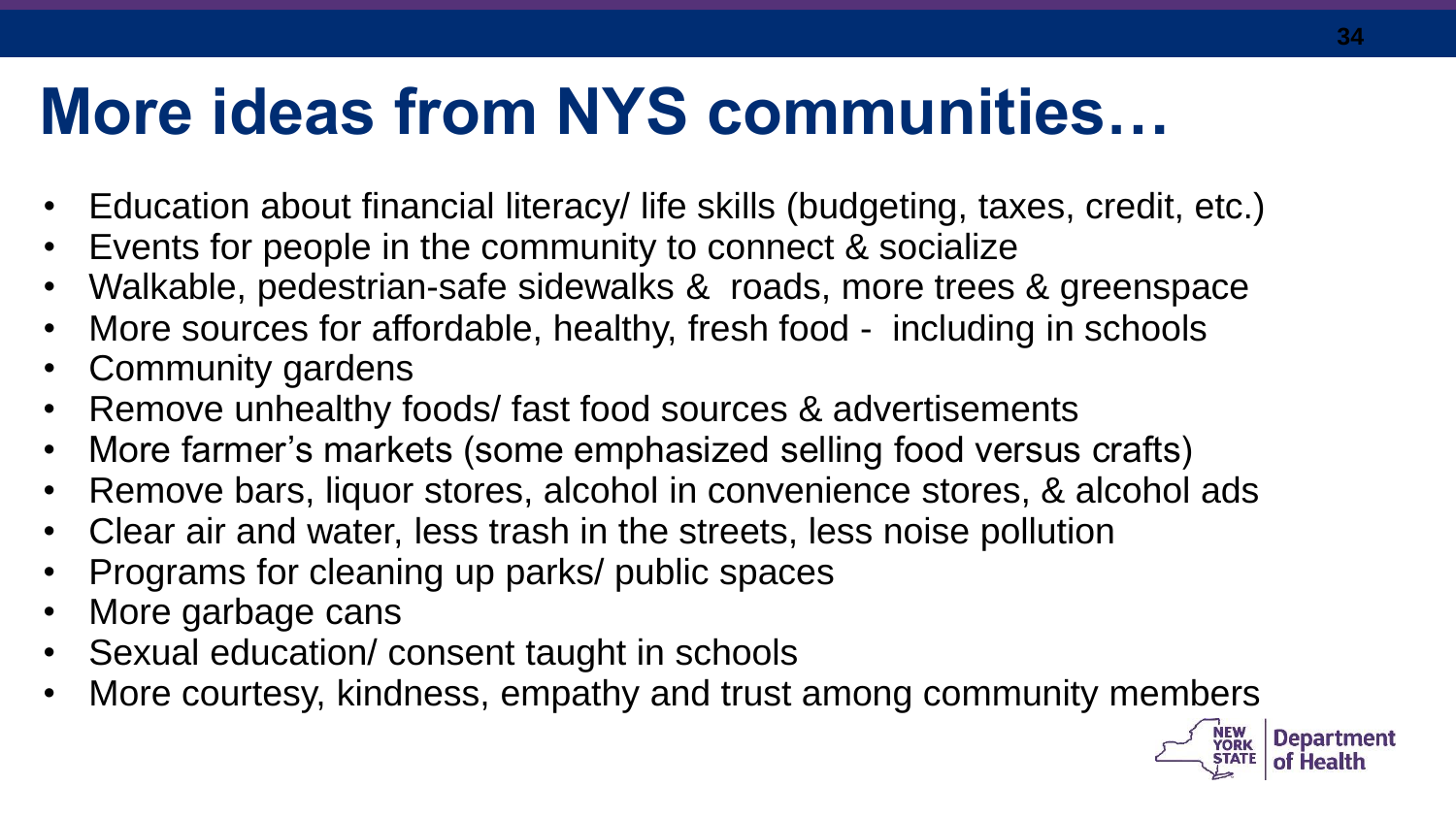# **How is this information being used?**

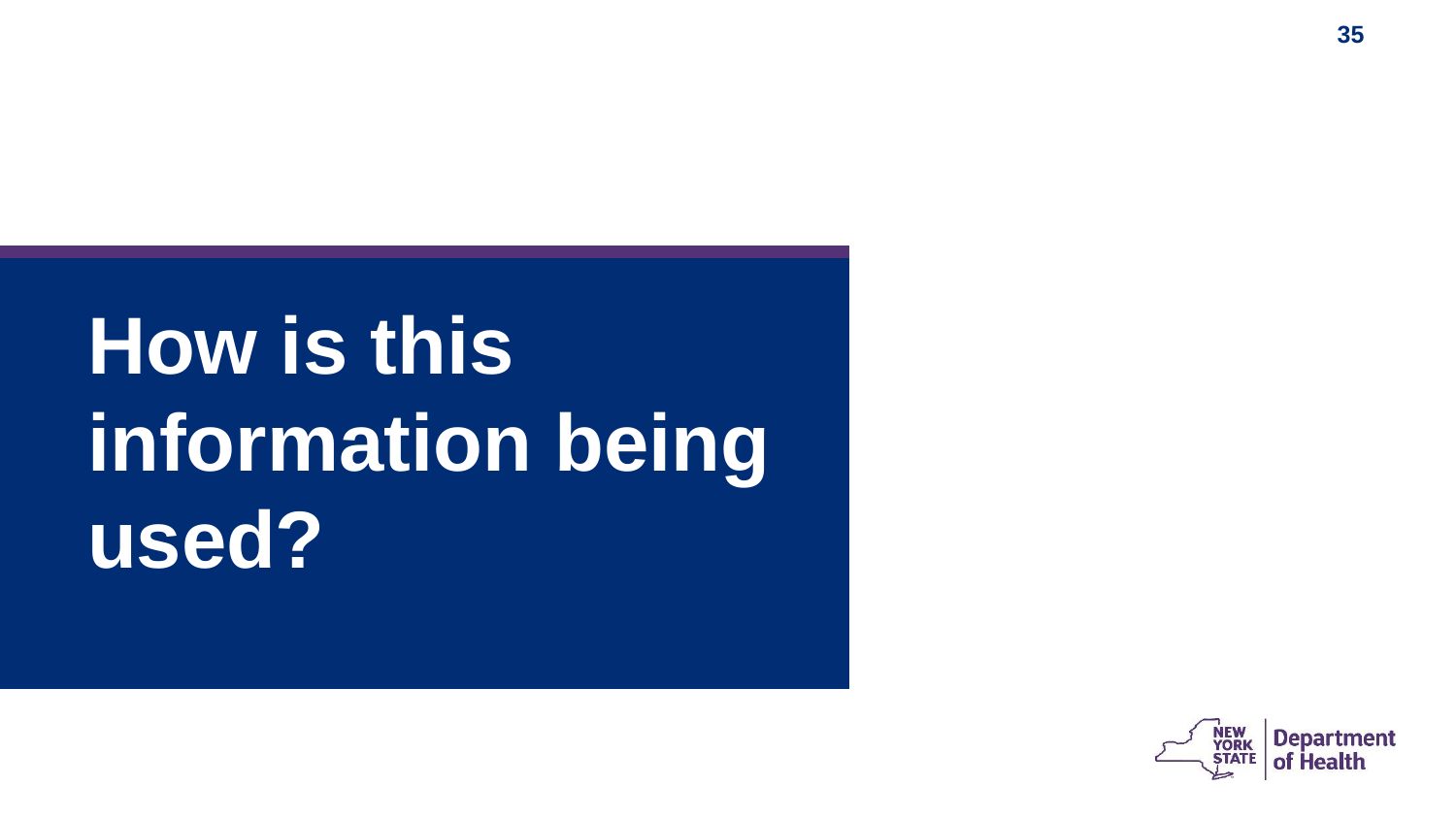### Maternal Child Health Priorities

- 1. Increase **awareness of resources and services in the community** among families and the providers who serve them
- 2. Address equity, bias, quality of care, and barriers to **access to health care services** for women and families, especially for communities of color and low-income communities
- 3. Availability, accessibility, and coordination of **community services** for families and youth, including children and youth with special health care needs and their families, with a focus on communities most impacted by systemic barriers including racism.
- 4. Enhance **supports for parents and families**, especially those with children with special health care needs, and inclusive of all family members and caregivers
- 5. Enhance **social support and social cohesion opportunities** for individuals and families who experience isolation as a result of systemic barriers including racism, across the life course
- 6. Increase access to **affordable fresh and healthy foods** in communities.
- 7. Address **community and environmental safety** for children, youth, and families.
- 8. Acknowledge and address the fundamental challenges faced by families in **poverty** and near-poverty, including the "working poor" as a result of systemic barriers, including racism.
- 9. Increase the availability and quality of **affordable housing**.
- 10. Address **transportation barriers** for individuals and families

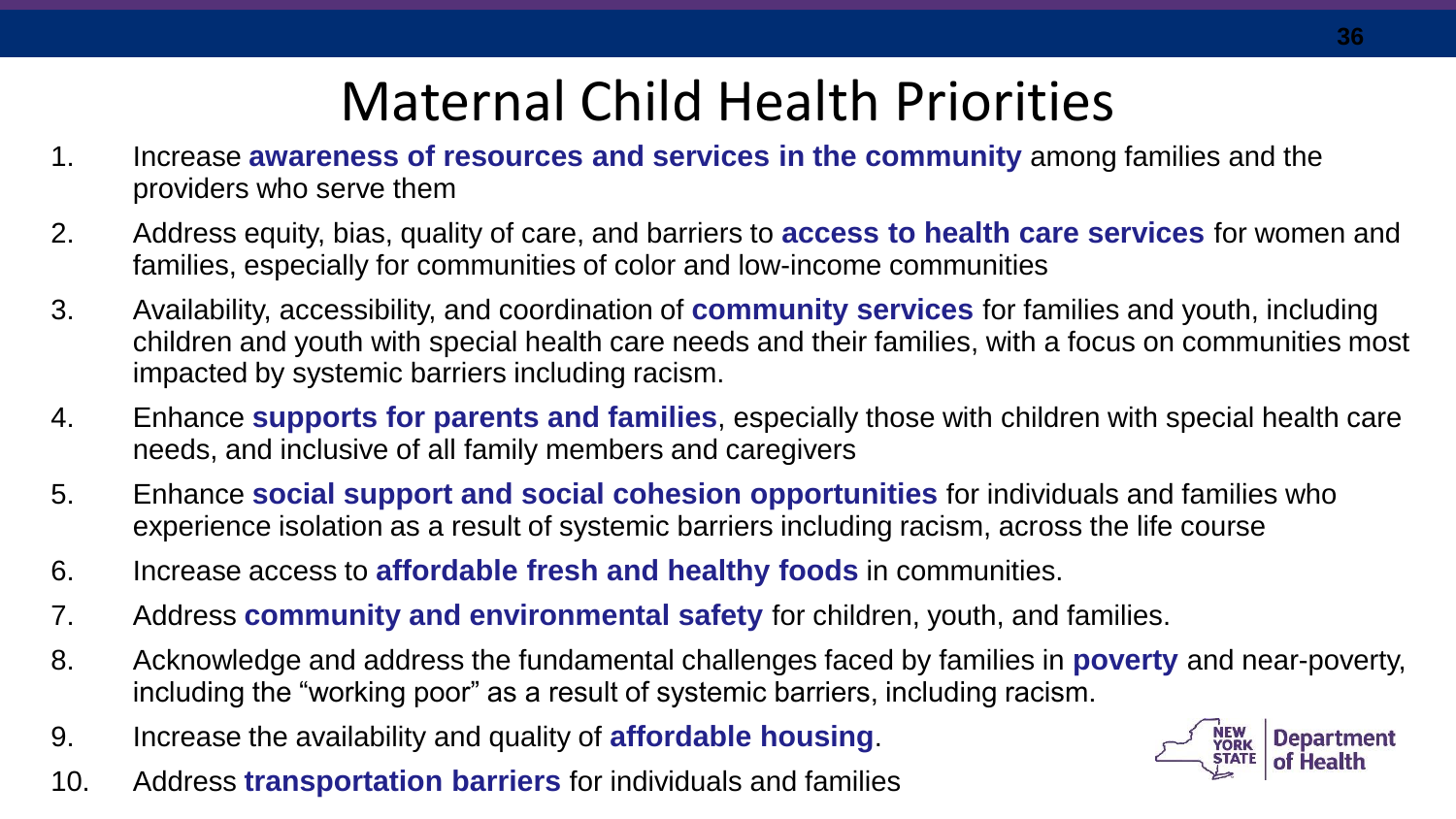# **Shared with State Agency Partners**

- Agriculture and Markets
- Council on Children and Families (CCF)
- Division of Criminal Justice Services (DCJS)
- Developmental Disabilities Planning Council (DDPC)
- Department of State (DOS)
- Office of Addiction Support and Services (OASAS)
- Office for Children and Family Services (OCFS)
- Office of Mental Health (OMH)
- Office for People with Developmental Disabilities (OPWDD)
- Office for Temporary and Disability Services (OTDA)
- Office of Victim Services (OVS)
- State Education Department (SED)
- Across NYS Department of Health

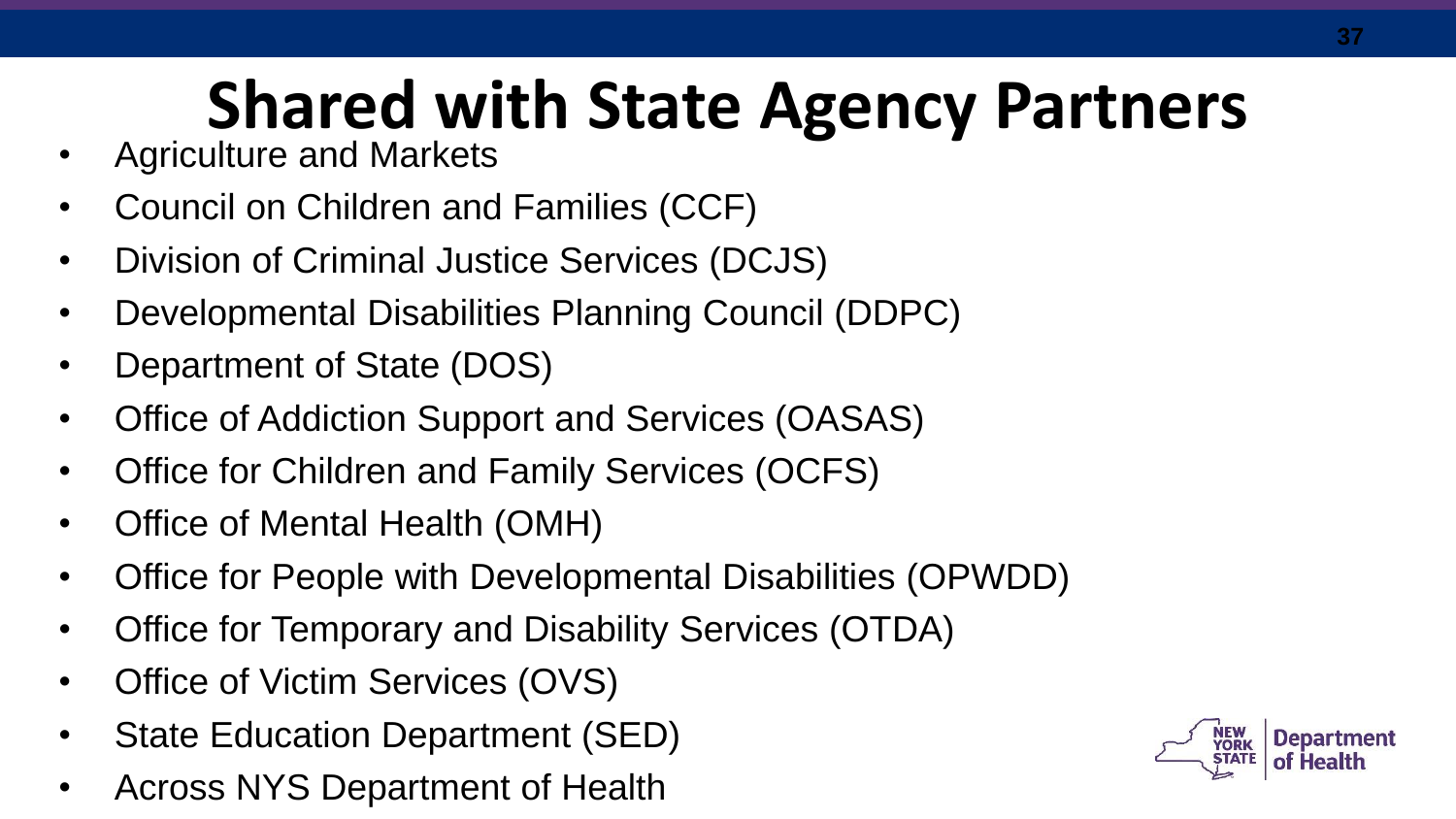# **Next Steps**

Please share with community partners:

Other community based organizations

Community leaders

Community members including the people you serve.

Continue to get and use each other's feedback

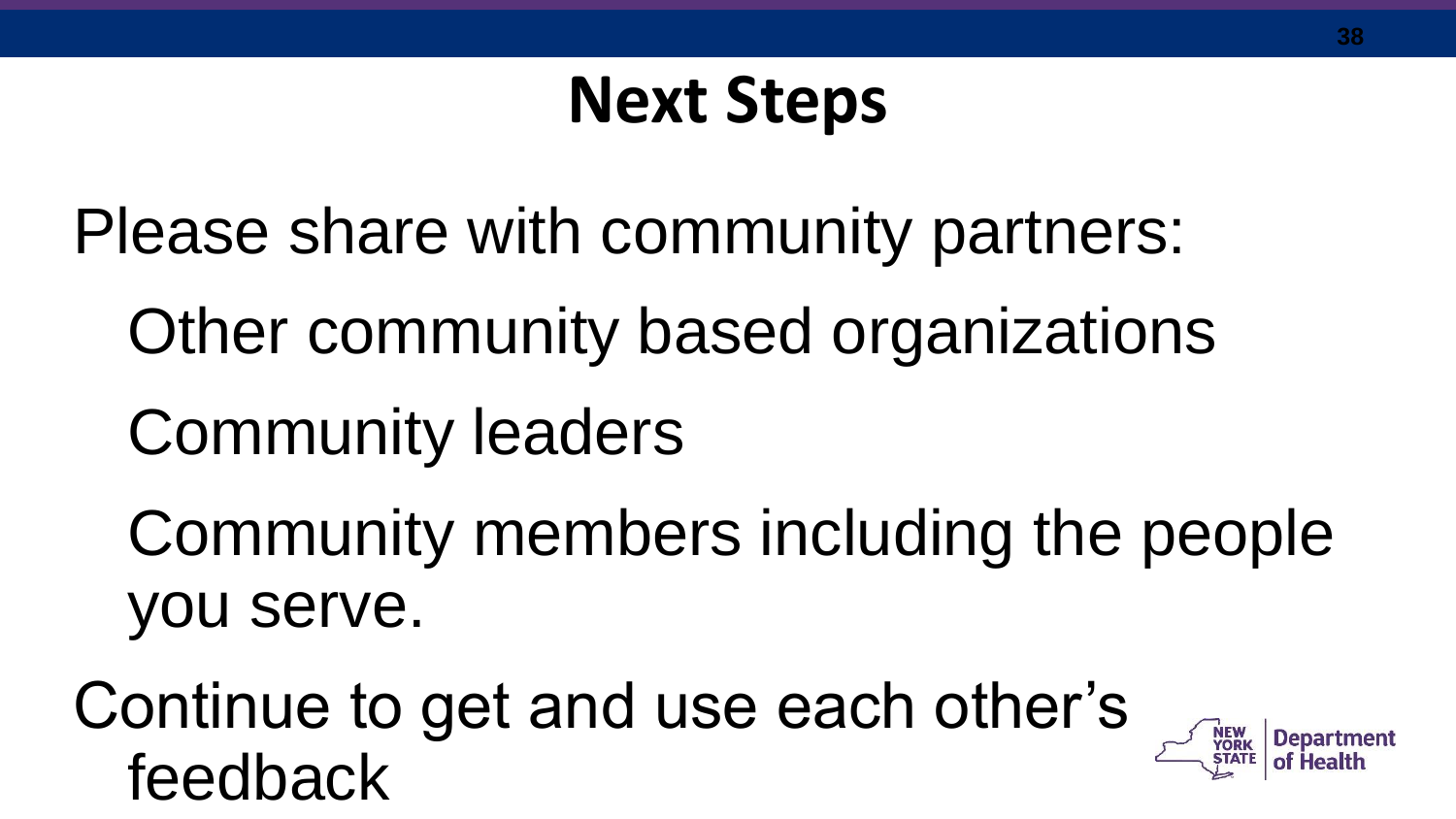### **Resources**

### Link to Application and Needs Assessment Report:

[https://www.health.ny.gov/community/infants\\_children/maternal\\_and\\_child\\_heal](https://www.health.ny.gov/community/infants_children/maternal_and_child_health_services/) th\_services/

### Questions:

Reach out to your contract manager or contacts with whom you work!